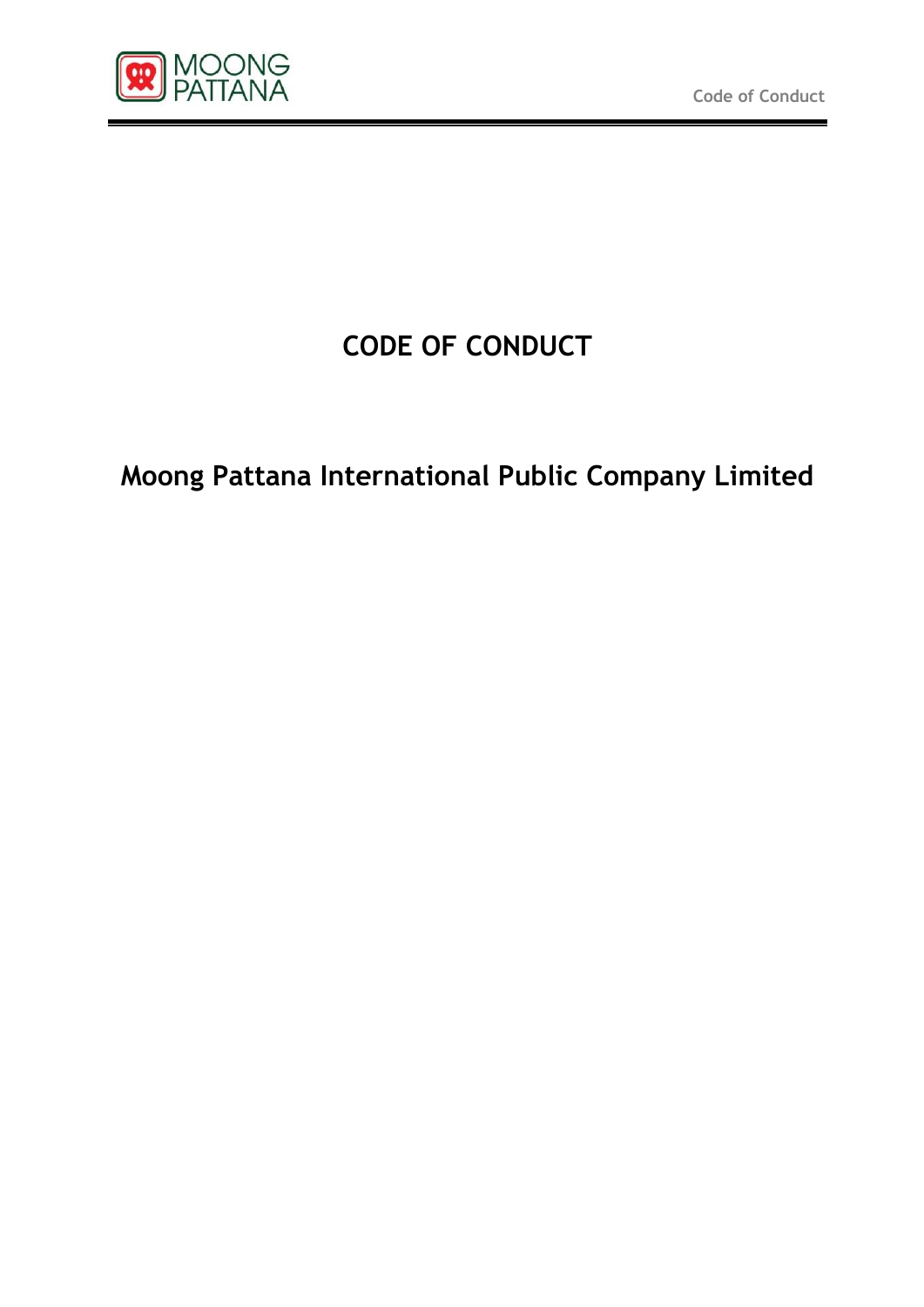

#### Page Preface 3 Section 1 Business Operation Policy Vision 4 Mission 4 Values 4 Section 2 Stakeholder Engagement Policies 2.1 Treatment and Responsibility towards Shareholder Policy 6 2.2 Treatment towards Customers and Consumer Policy<br>2.3 Treatment towards Creditor Policy 6 2.3 Treatment towards Creditor Policy 2.4 Treatment towards Business Partner Policy<br>2.5 Treatment towards Employee Policy 7 2.5 Treatment towards Employee Policy 2.6 Employees' Behavior and Their Treatment towards Other Employees Policy 8 2.7 Treatment towards Competitor Policy 8 2.8 Treatment towards Regulatory Agency Policy 8 2.9 Treatment towards Community and Society Policy 8 Section 3 Anti-fraud and Anti-Corruption Policy 10 and 10 and 10 and 10 and 10 and 10 and 10 and 10 and 10 and 10 and 10 and 10 and 10 and 10 and 10 and 10 and 10 and 10 and 10 and 10 and 10 and 10 and 10 and 10 and 10 and Section 4 Financial Report, Internal Control and Audit System Policy 11 Section 5 Policy for Company's Securities Trading, Use of Inside Information, and Maintenance of Confidential Information 12 Section 6 Policy for Data Retention, Recording, Reporting and Use of Company's Properties 13 Section 7 Giving or Acceptance of Gifts, Entertainment, Donation for Charity, and Funding Policy 14 Section 8 Conflict of Interest Policy 15 Section 9 Information Technology and Communication Policy 16 16 Section 10 Policy for Exercise of Political Rights and Political Assistance 17 Section 11 Inform of Complaint, Suggestion, Advice Requested and Whistleblowing 18 Section 12 Occupational Safety, Health and Environment Policy 19 19 Section 13 Human Rights Policy 20 Section 14 Intellectual Property Policy 21 21 Section 15 Privacy Policy 22 Section 16 Tax Policy 23 Section 17 Environmental Policy 24 Section 18 Enforcement and Disciplines 25

**Table of Contents**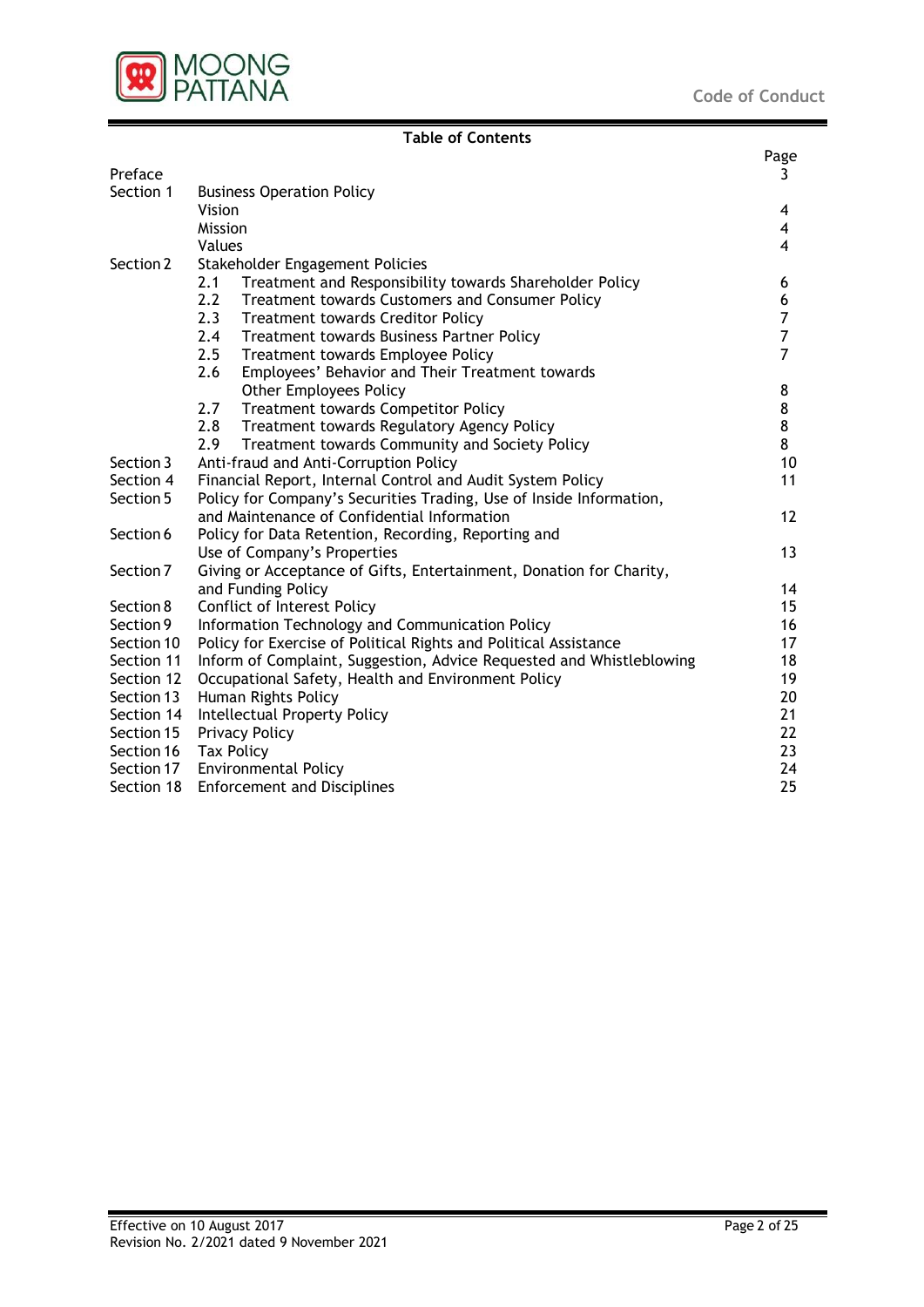



# **Preface**

According to the Corporate Governance Code for Listed Companies in 2017 announced by the Securities and Exchange Commission ("SEC") on March 17, 2017, the Company's Board of Director revised the Code of Conduct to be utilized by the directors, management, and all levels of employees as a clear and comprehensive guideline in performing their duties and fulfilling their responsible missions with honesty, accountability, transparency, and with ethics and virtue, by the aims in enabling the Company's business to have sustainable growth and being accepted by all relevant parties.

The Company's Board of Directors provided this Code of Conduct in writing, then informed and communicated to directors, management, and all employees for their acknowledgement. The term "employees" shall mean permanent employees, temporary employees, and employees working under special contracts. All employees must read this Code of Conduct thoroughly and strictly adhere to this Code of Conduct.

Additionally, the Committee has adopted this Code of Conduct as part of the "Work Regulations" of the Company coming into effect from August 10, 2017 onwards. This Code of Conduct has been reviewed and proposed to the Company's Board of Directors meeting No. 4/2021 held on November 9, 2021, already.

> *-signature-* (Mr. Sumeth Lersumitkul) Chairman of Board Moong Pattana International Public Company Limited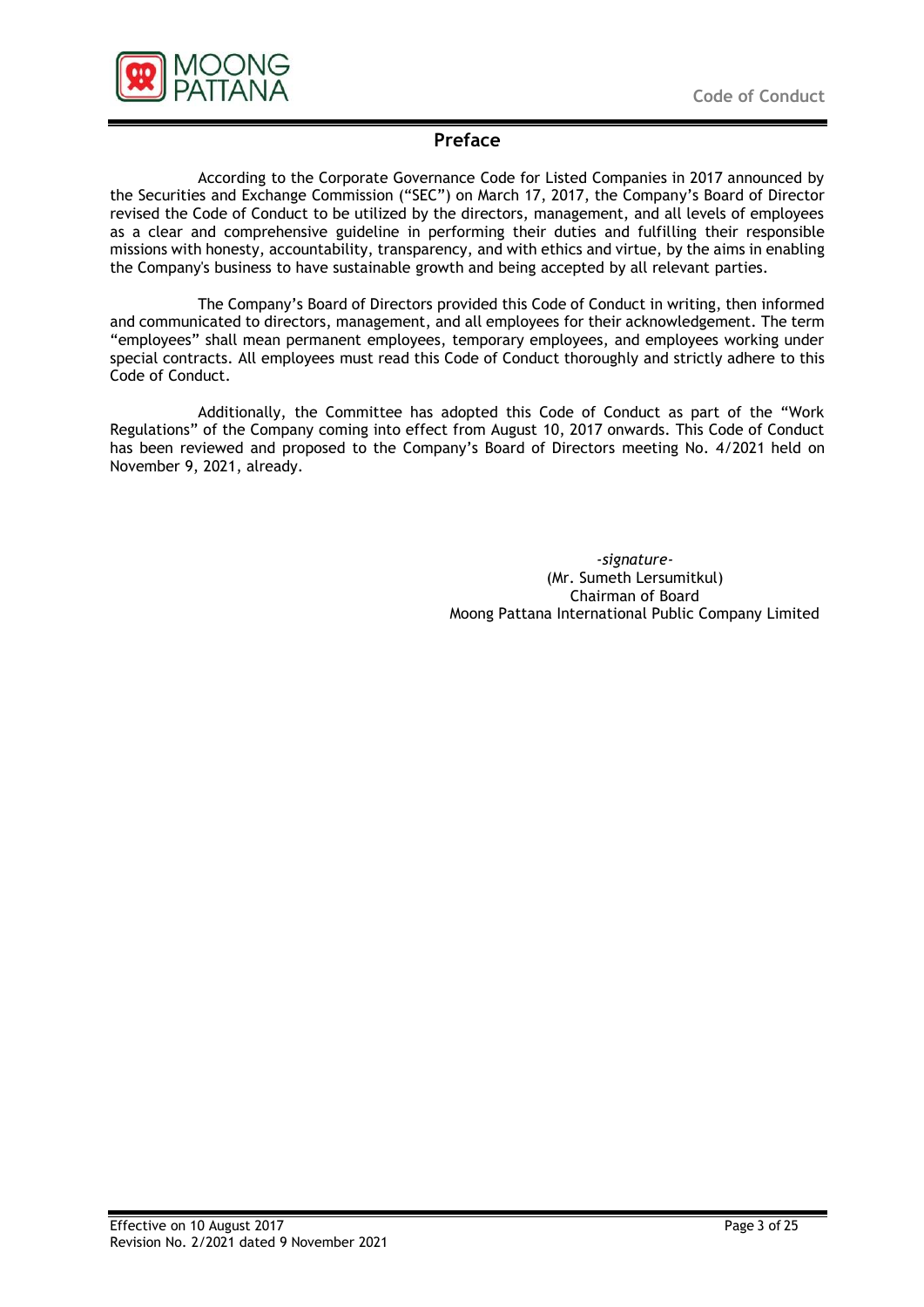



# **Section 1 Business Operation Policy**

#### **Vision**

"Striving for excellence in products and service with business ethic and integrity of business operation, fulfilling customer and investor expectation whilst achieving utmost relationship with business partners."

#### **Mission**

- 1. Become an organization with outstanding profitability who earns trust from consumers, business, partners, and investors.
- 2. Become an organization with human resources as priority, emphasizing on skills and knowledge development including wellness and quality of life of employees.
- 3. Become an organization with good relationships with business partners and promoting mutual and long lasting growth.
- 4. Become an organization with reiteration of corporate governance, business ethics, and social responsibilities.
- 5. Become an organization with reputation as a professional trading company and distributor.

#### **Values**

1. We are determined to work, to keep promises, to be ready and to accept any improvement and change for the best results continuously, whether in terms of quality of products or personnel.

2. We nurture a strong relationship with our business partners for long-term growth simultaneously. We provide our business partner with qualified and skillful professionals to create or produce new things that can compete with the market. Moreover, we manage the Company by strengthening our morality and ethics in operating our business and with social responsibility.

3. We emphasize corporate culture by upholding the principle of unity and encouraging the employees at all levels to take part in the Company's performance and activities. We believe in a unified team by focusing on practices for the achievement of our vision and aiming to create a learning organization where employees pay respect to each other. We support all personnel to gain knowledge and skills and encourage them to be eager to learn, as well as to receive the opportunity for self-development to grow together with the organization.

4. We take an interest in and adhere to customer needs as a center for carrying out the business by looking through from the outside so that we can understand and see the customer needs and be prepared to stand with our customers to develop and seek for a way to respond to such needs, resulting in growing profits due to our capability to solve the problem at its core, satisfactory to the customer needs by using creative and new methods so as to help our customer succeed in what they want with our quality and with satisfaction.

The Company will conduct the business by upholding morality, ethics, and social responsibility, as well as persevering in conducting the business in accordance with the law under the good governance principles. The Company lays down guidelines for directors, management, and employees based on the following 5 principles:

1) Be responsible for its own decision and performance by making any decision and perform its duties with care and prudence, based on academic accuracy, appropriateness of situation on the ground of sufficient information, upholding equitability with every stakeholder involved, and taking into account the maximum benefit of the Company. As such, every decision made, and performance conducted shall be elaborated and explainable.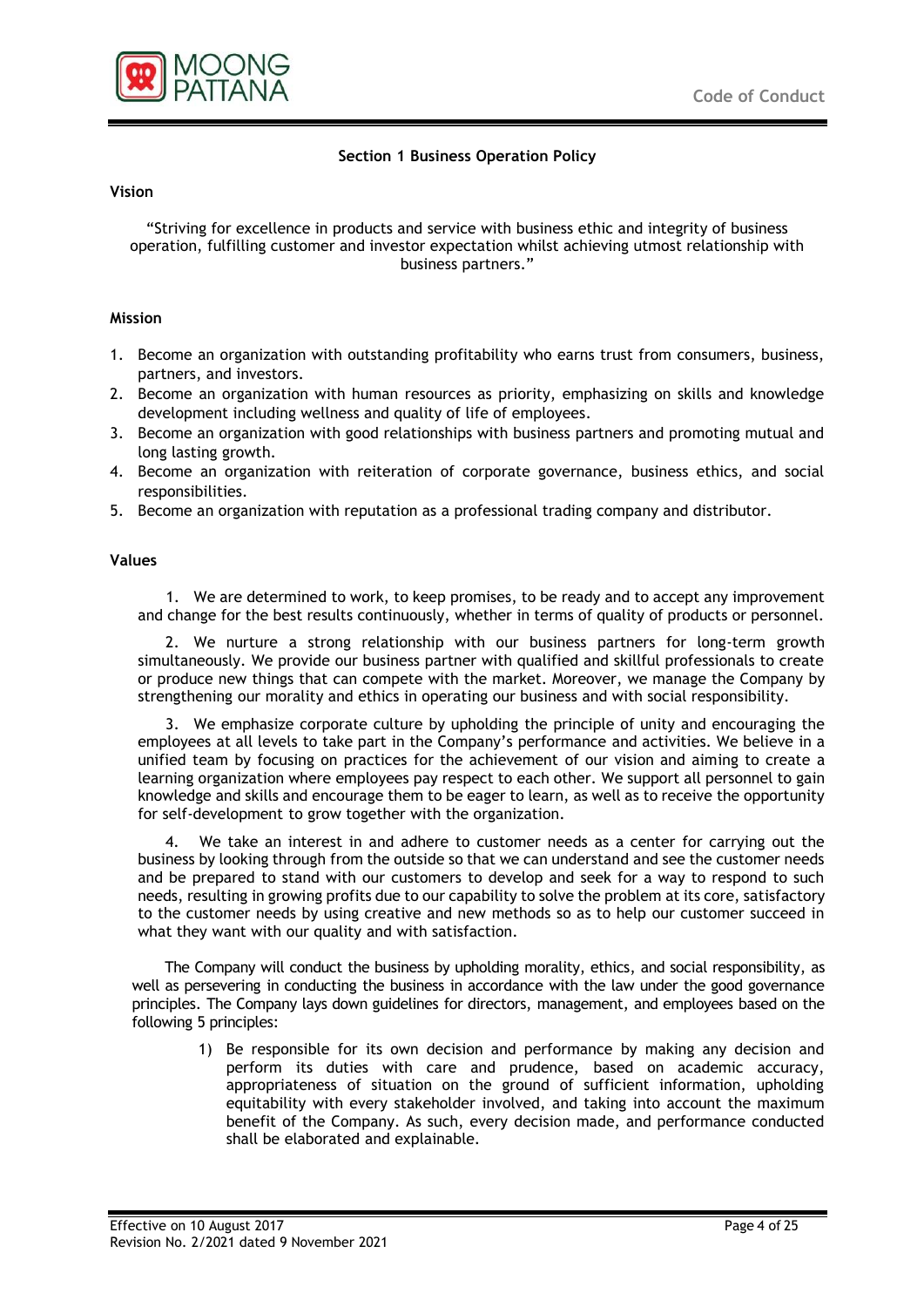

- 2) Be transparent and open by determining to carry out the business with integrity, not exploiting others, be loyal to the principles when it comes to anti-corruption in any form.
- 3) Treat everyone in an equitable and justifiable manner by treating all the stakeholders in good faith and with equitability, not discriminated.
- 4) Determine to create business value in a long run for the stakeholders by focusing on the creation of concepts or new products which can compete in the market. Manage the business by adhering to morality, ethics, and social responsibility.
- 5) Promote the best practice by nurturing our employees to be aware of Effectiveness, Quality, and determination to make everything beyond expectation (Winning). Those 3 points of awareness will enhance the employees' attitude to the best level (Attitude to Succeed).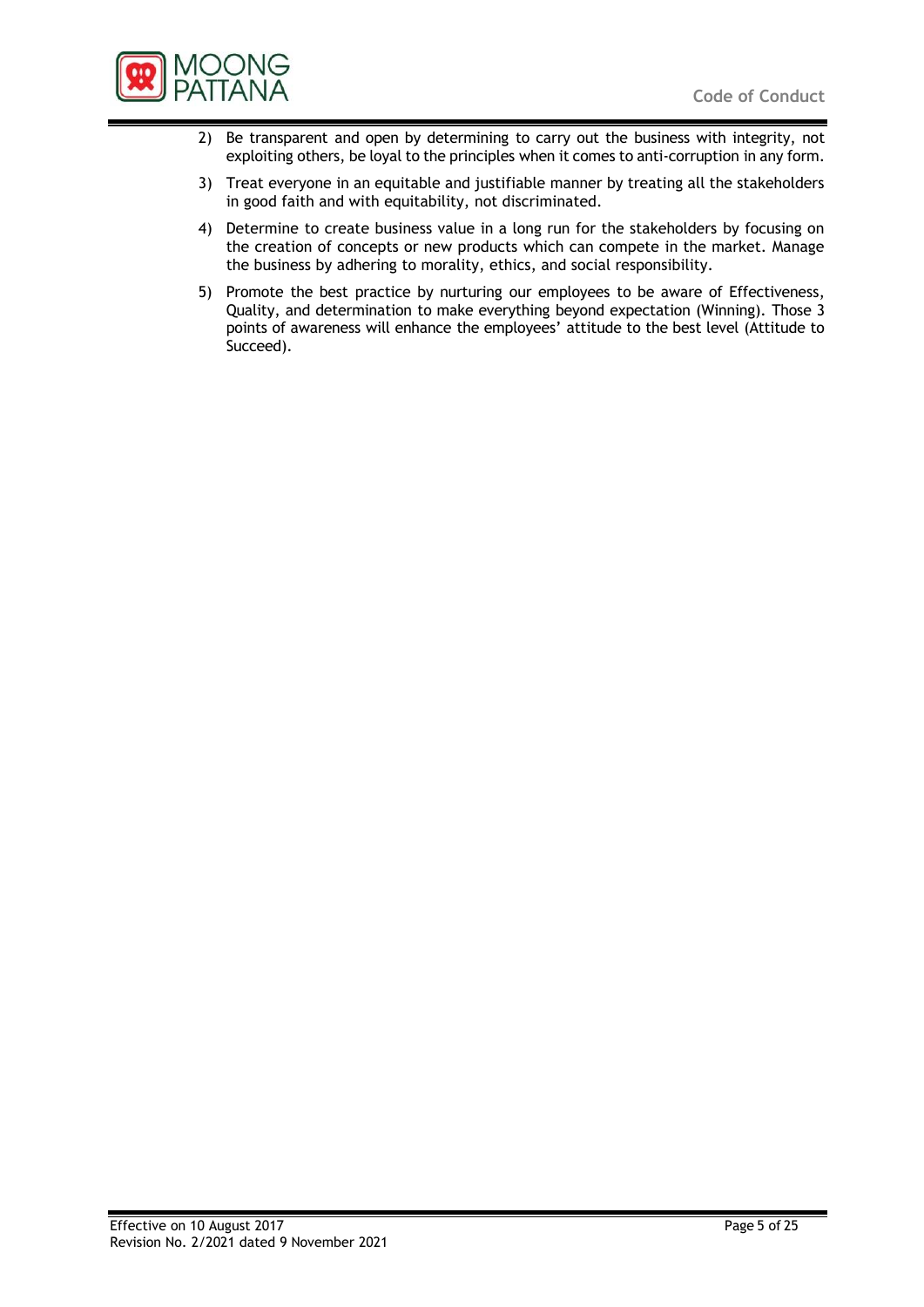

# **Section 2 Stakeholder Engagement Policies**

#### **2.1 Treatment and Responsibility towards Shareholder Policy**

It is the Company's policy to provide fair treatment to shareholders and to perform our duties with utmost efforts to ensure the return of maximum benefits for shareholders in a continuous and sustainable manner. The Company lays down the guidelines to enhance such policy as follows:

- 2.1.1 Perform duties with honesty, transparency, equity as well as make any decision in good faith for the utmost benefit of the shareholders as a whole.
- 2.1.2 Report to the shareholders the business circumstances and future trends including positive and negative aspects constantly and fully based on facts.
- 2.1.3 Provide various communication channels and create the Company's website to enable shareholders to have access to information conveniently with simple language provided in both Thai and English.
- 2.1.4 Facilitate and encourage shareholders that are financial institutions to attend every Board of Directors' meeting.
- 2.1.5 Manage to prevent directors, management, and employees from making use of inside information prior to disclosure to the public for their own benefit or that of others.

#### **2.2 Treatment towards Customers and Consumer Policy**

- 2.2.1 Strive for developing and delivering products which have high quality and standards and satisfying customers' needs by utilizing modern and high-efficiency technology with a quality assurance system in all processes.
- 2.2.2 Provide information regarding products and services accurately. Determine to give customers the maximum benefit in terms of both quality and fair price.
- 2.2.3 Maintain the confidentiality of customers' information and not utilize the information for its own benefit or benefit of other relevant persons unlawfully.
- 2.2.4 Respond to customers' needs rapidly and timely to build the highest satisfaction for customers.
- 2.2.5 Establish a procedure for receiving problems and complaints from customers and treat customers with the best efforts to enable them to receive a quick response, including conducting the customers' satisfaction survey to be used for improving and developing products and services accordingly.
- 2.2.6 Not to pay any benefits to customers in exchange for obtaining or enticing customers in bad faith or in violation of the laws.
- 2.2.7 Communicate marketing and digital channel such as the Company's website, social media, SMS, or e-mail on the basis of respecting relevant laws and regulations and being aware of consumers' rights, establishing guidelines for marketing and digital channel communications as follows:
	- 1. Verify to ensure that the Company's advertisement will enable customers and citizens to perceive correct information.
	- 2. Provide customers with the information regarding products and services correctly, sufficiently, and up-to-date, to equip customers with useful information necessary for making their decision, and refrain from any acts that might mislead or cause customers to perceive the overstated quality of the products
	- 3. Place importance on the confidentiality of the Company's information and personal data by adhering to the laws and business ethics by not disclosing the information of the Company, customers, business partners, or any persons, or take advantage of such information to the extent other than those permitted.
	- 4. Maintain the Company's image especially in the use of social media. Employees shall always keep in mind that every communication to the public reflects the image, identity, and professionalism of the Company. Therefore, the employees shall consider the accuracy of the information and the appropriateness for the occasion, the use of proper language, as well as recognize their duty and responsibility towards the Company when conducting marketing communication via every channel.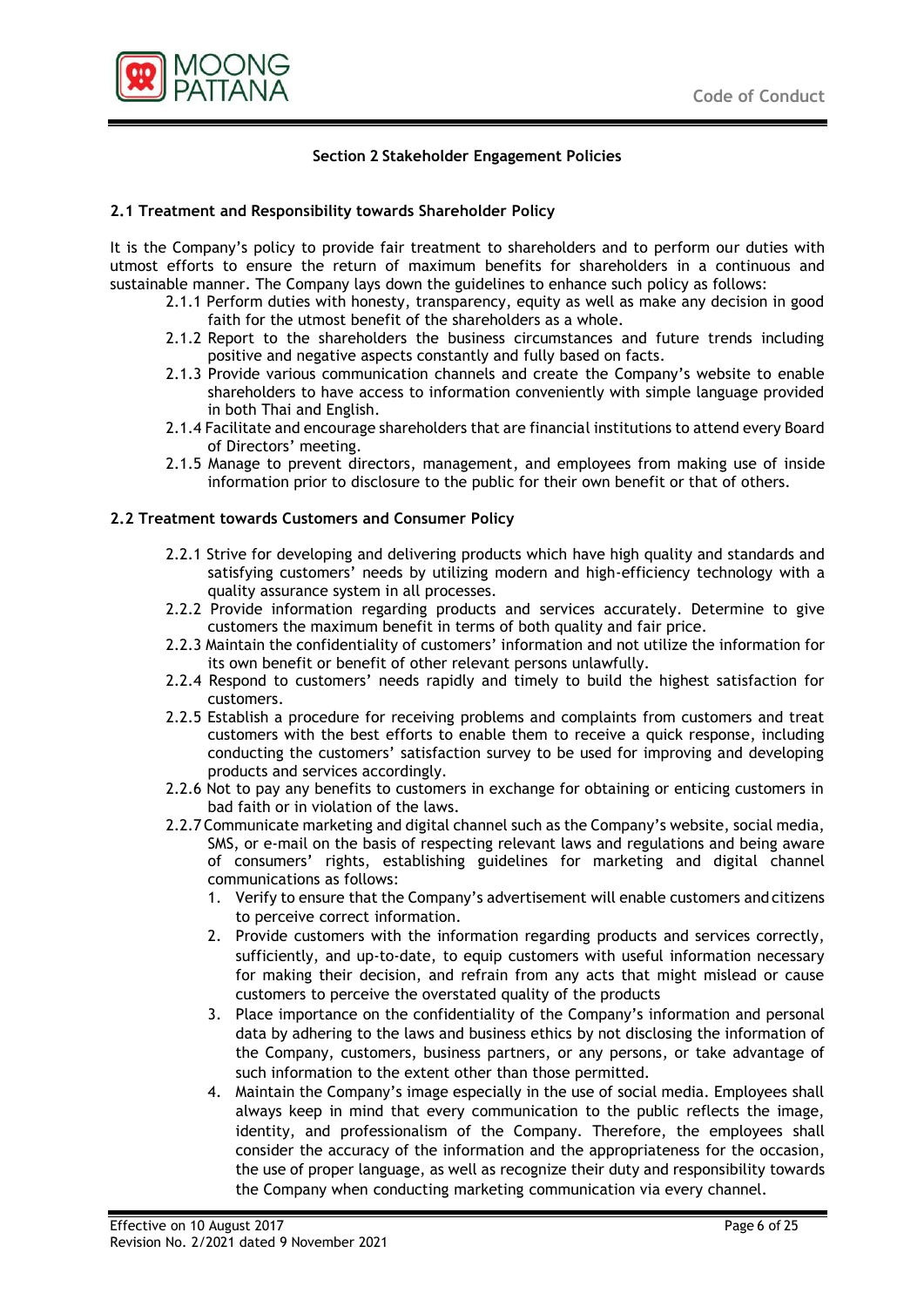

- 5. Not infringe copyrights and intellectual property rights of the others
- 6. Label products with sufficient descriptions with responsibility.

## **2.3 Treatment towards Creditor Policy**

- 2.3.1 Treat creditors fairly and equitably on the basis of providing reasonable returns to both parties.
- 2.3.2 Strictly comply with contractual obligations, agreements, or any conditions towards the creditors. In case of failure of performance, the Company shall inform the creditors beforehand to find out a solution together and to prevent potential damage arisen.
- 2.3.3 Not to demand, receive or give any benefit in bad faith in the course of negotiating the business with creditors.
- 2.3.4 Report indebtedness accurately, completely, and timely to creditors upon their request.

## **2.4 Treatment towards Business Partner Policy**

Business partners means any undertakings or persons who contact the Company in a course of business such as sellers or service providers rendering products or services to the Company, corporate clients, financial institutions to which the Company make a cash deposit or borrow money, or insurance companies, etc. The Company shall uphold the following guidelines:

- 2.4.1 The Company shall treat business partners fairly and equitably, on the basis of providing reasonable returns to both parties.
- 2.4.2 The Company shall refrain from demanding, receiving, or giving any benefit in bad faith in the course of business negotiation or during business contacts with business partners.
- 2.4.3 The Company shall fulfill contractual obligations or commercial deals agreed with business partners strictly, and the Company will inform the business partners immediately when any of the conditions cannot be fulfilled.
- 2.4.4 The Company set up a procurement policy to ensure clarity and fairness, the policy of which has been approved by the Board of Directors of the Company and already reviewed to be suitable for situations.

## **2.5 Treatment towards Employee Policy**

The Company recognizes that employees are its valuable assets and a vital contributing factor to the Company's goal. Therefore, the Company places importance on treating employees fairly by adhering to fair and equity without discrimination in respect of employee recruitment, remuneration, promotions, job rotations, as well as the development of employees' skills and potential along with the development of morality and ethics by upholding the following guidelines:

- 2.5.1 Recruit and select employees fairly without discrimination, without regard to birthplace, nationality, sex, age, skin color, religion, class status, educational places, or any other status that are not related to work performance, by defining a clear procedure and criteria of employee selection, to enable the Company to acquire qualified employees in accordance with the Company's requirements.
- 2.5.2 Provide fair remuneration suitable for knowledge, capability, responsibility, and work performance on the basis of non-discrimination, and stimulate employees' motivation through salary, special allowance or bonus.
- 2.5.3 Maintain work environment to be safe for the life of employees and their properties.
- 2.5.4 Appoint and rotate, as well as give a reward and punishment to employees in good faith based on their knowledge, capability, and appropriateness of the employees.
- 2.5.5 Place importance on employees' knowledge and skill development by providing opportunities for the employees equally and constantly, appropriate for the requirement in each level position, and ensure that employees have opportunities to attend both short-term and longterm training.
- 2.5.6 Strictly follow laws and regulations associated with employees.
- 2.5.7 Be open to receiving any opinions and suggestions from all employees fairly and equitably, including their complaints involving works, and ensure that the complaints will be seriously considered and fixed for the utmost benefits of all parties, and to encourage good relationship during works.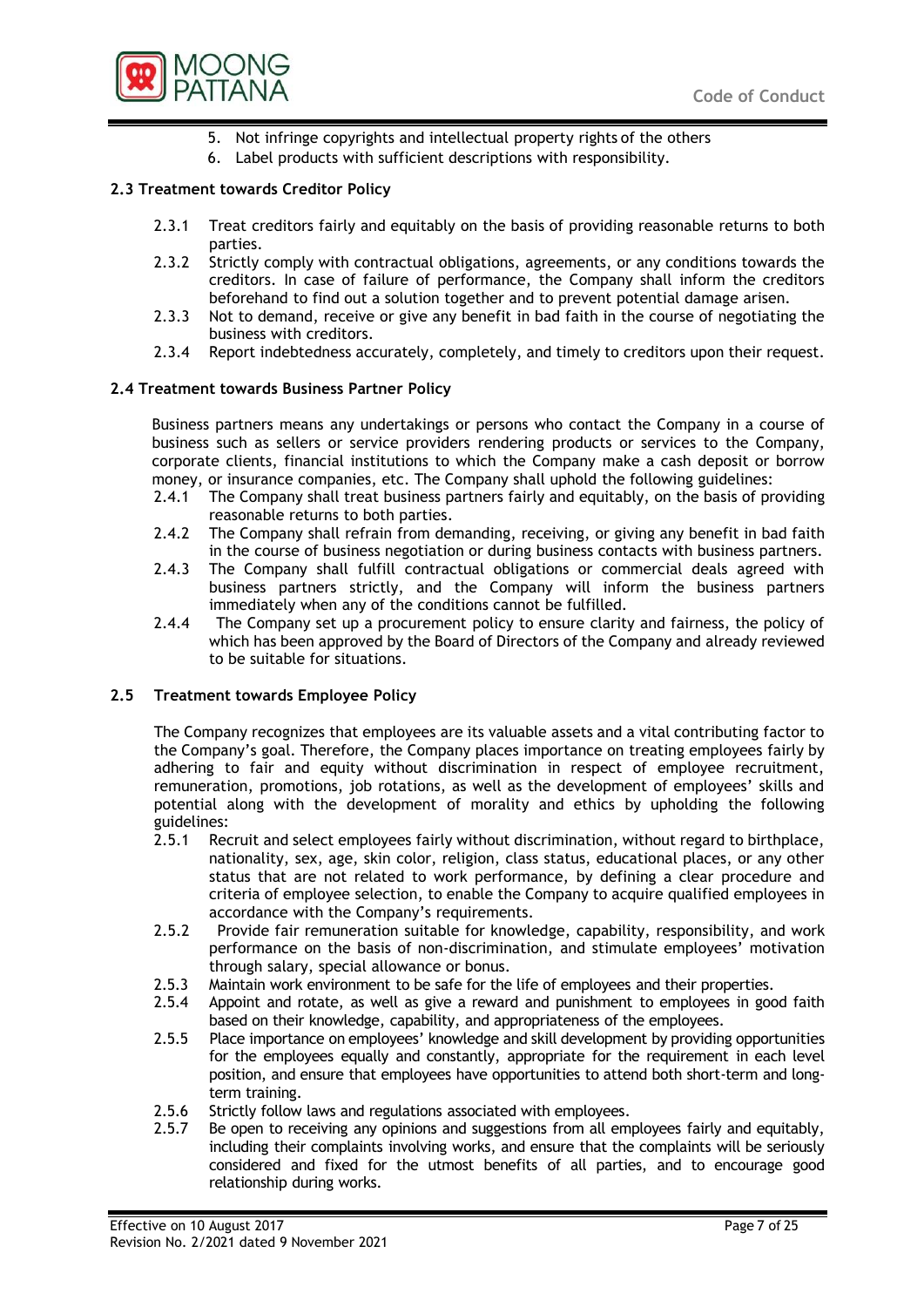

- 2.5.8 Maintain and strengthen solidarity and harmony among colleagues. Cooperate and liaise with them in a manner beneficial for works and the Company.
- 2.5.9 Establish measures to protect employees who submit any complaints on the alleged unlawful actions or non-compliance with ethics, including protecting the employees who object to unlawful action or corruption, regardless of whether it causes an opportunity loss to the Company or not, by not degrading their job position, changing their workplace, ordering the work suspended, threatening, interfering their work, or conducting any acts leading to a negative impact to the employee.

#### **2.6 Employees' Behavior and Their Treatment towards Other Employees Policy**

- 2.6.1 Instill into all employees the ethical awareness in performing their duties with honesty, good faith, and transparency, including observing the performance of duties of other employees and reporting inappropriate or unlawful manners found to superiors or the Audit Committee.
- 2.6.2 Respect the rights of other employees including the management, and not to criticize in a manner that might cause damage, as well as not to arrogate to themselves the work created by others.
- 2.6.3 Treat other employees or other people politely and fairly without discrimination, without regard to nationality, race, class status, gender, age, religion, believes social status, or illness.
- 2.6.4 Superiors shall behave in a manner that is respectful for employees, and the employees shall not behave in a manner not paying respect to the superiors.
- 2.6.5 Be disciplined and follow Company's regulations and any decent traditions, regardless of whether they are provided in writing or not.
- 2.6.6 Create and maintain an atmosphere of solidarity and harmony among colleagues.
- 2.6.7 Refrain from voicing or expressing an opinion to outsiders or mass media, or act in any manner that might have an impact on the reputation or image of the Company, or subsequently cause trouble to the Company.

## **2.7 Treatment towards Competitor Policy**

The Company has the policy to encourage and promote free and fair trade competition. The Company does not have the policy regarding trade competition by using any means for obtaining competitors' information unlawfully and unethically or distorting any information, deceiving or any other means that are not in line with a good trade competition, as follows:

- 2.7.1 Foster growth of market or industries in which the Company is carrying out business, persisting in conducting business with integrity under a framework of laws and business ethics.
- 2.7.2 Refrain from seeking any confidential information from trade competitors' by using unlawful or improper manners.
- 2.7.3 Refrain from destroying the reputation of trade competitors by defaming them with any false statement.
- 2.7.4 Refrain from conducting any acts violating the intellectual property rights of trade competitors

## **2.8 Treatment towards Regulatory Agency Policy**

- 2.8.1 Act and control to act in accordance with the purpose of the laws and regulations enacted by regulatory agencies.
- 2.8.2 Refrain from any acts that could assist, support or allow to be used to avoid the obedience of any relevant laws or regulations.
- 2.8.3 Cooperate with regulatory agencies and report the information of any acts in violation of relevant laws or regulations to those regulatory agencies.
- 2.9 Treatment towards Community and Society Policy
	- 2.9.1 Be responsible and committed to maintaining the environment and local traditions of the place where the Company is located.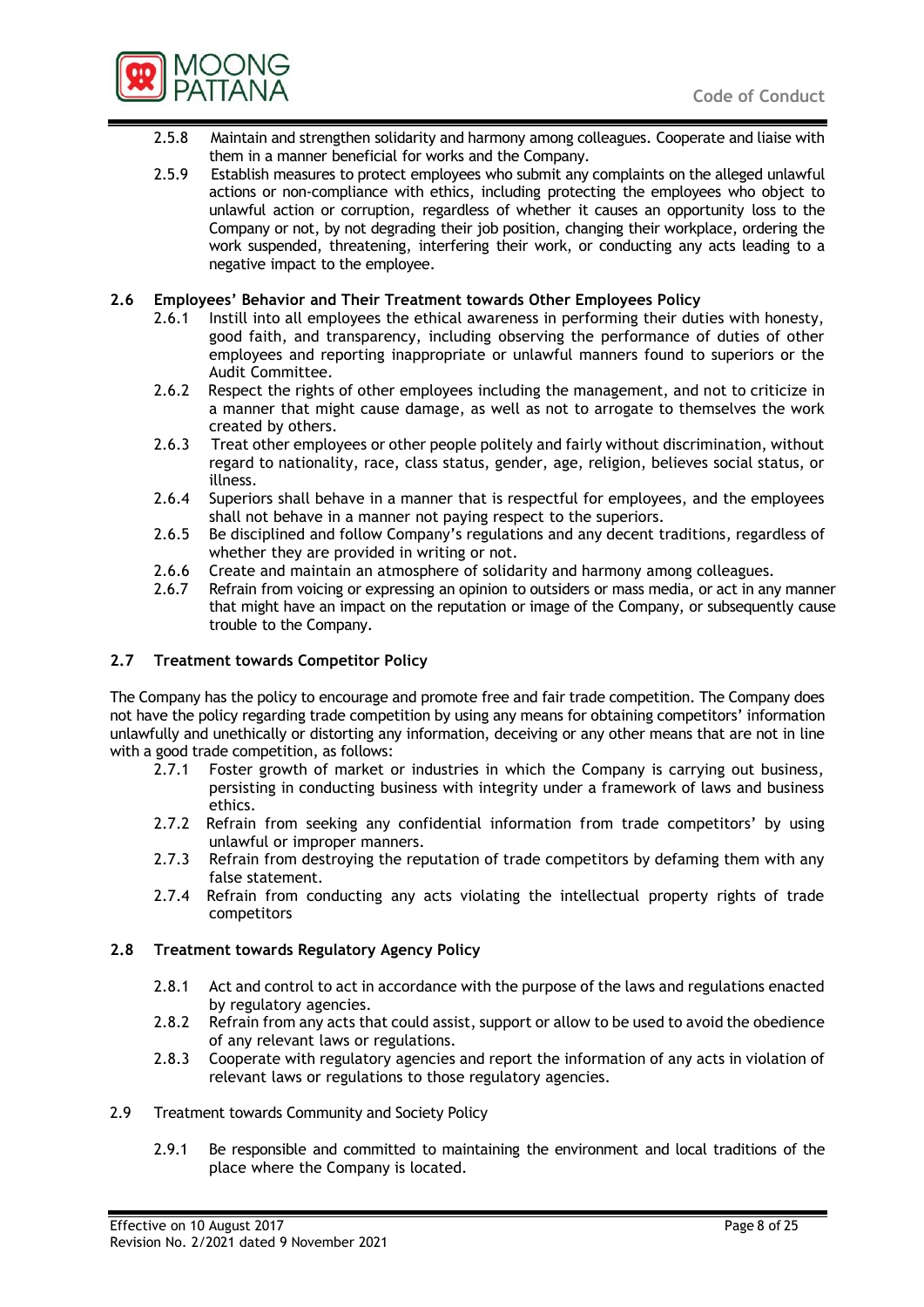

- 2.9.2 Support and carry out the activities that are beneficial and creative for the community and environment regularly.
- 2.9.3 Prevent accidents, injury, and illness of the employees arising from performing work that is attributable to work performance
- 2.9.4 Be responsive to the occurrence that has an impact on the environment and community promptly and effectively, by considerably cooperate with government officers and relevant agencies.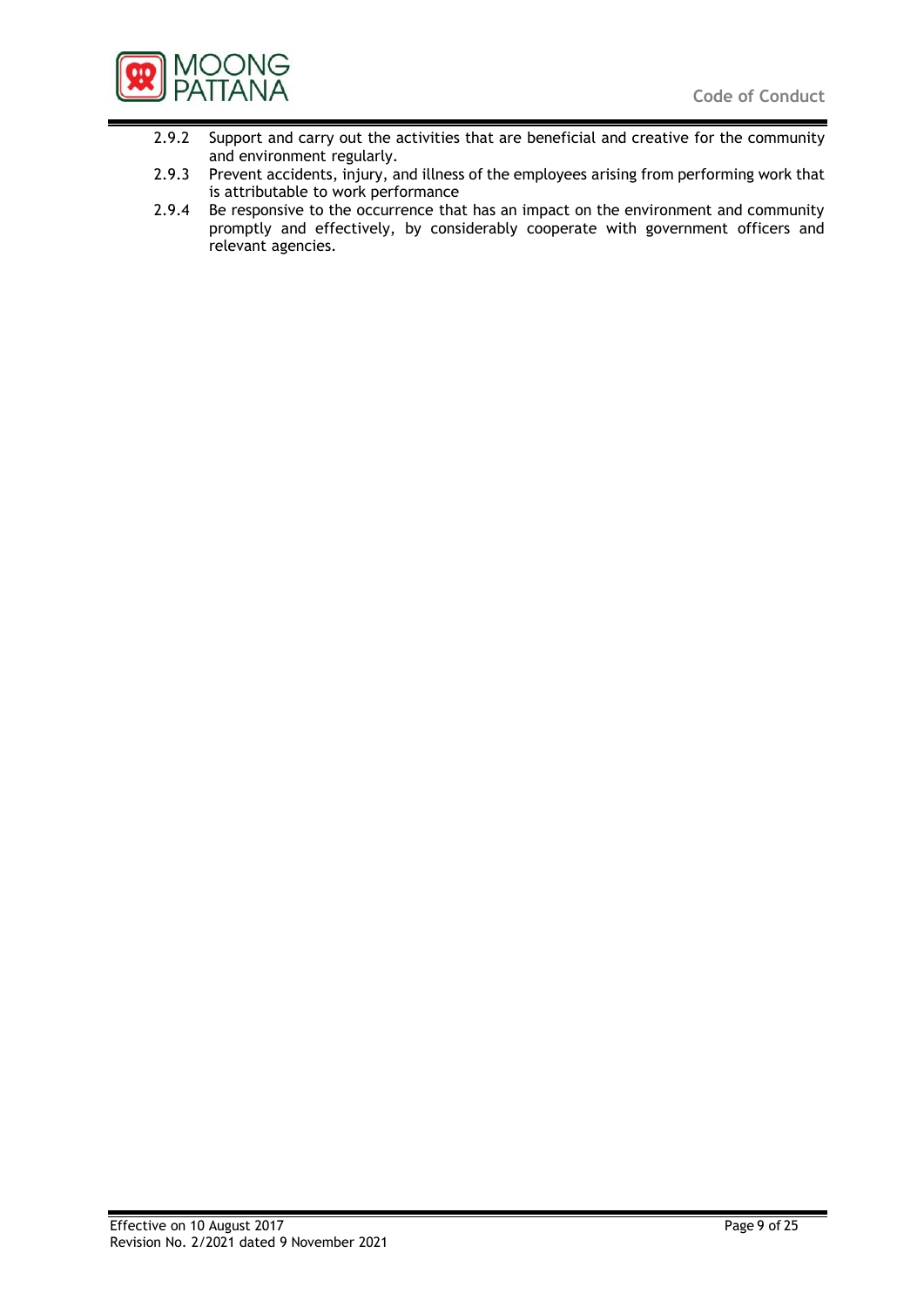

# **Section 3 Anti-Fraud and Anti-Corruption Policy**

It is the Company's policy to have the Board of Directors, management, employees, and staff of the Company not to be involved in any form of fraud and corruption in exchange of direct or indirect benefit of themselves, their family, friends, or acquaintances, regardless of whether being a recipient, an offeror, or propose to be an offeror, whether in a monetary or non-monetary form, by acting towards the government authorities, or any private organization to which the Company conducts business or contact. In this regard, the Company shall adhere to the Anti-corruption Practices strictly.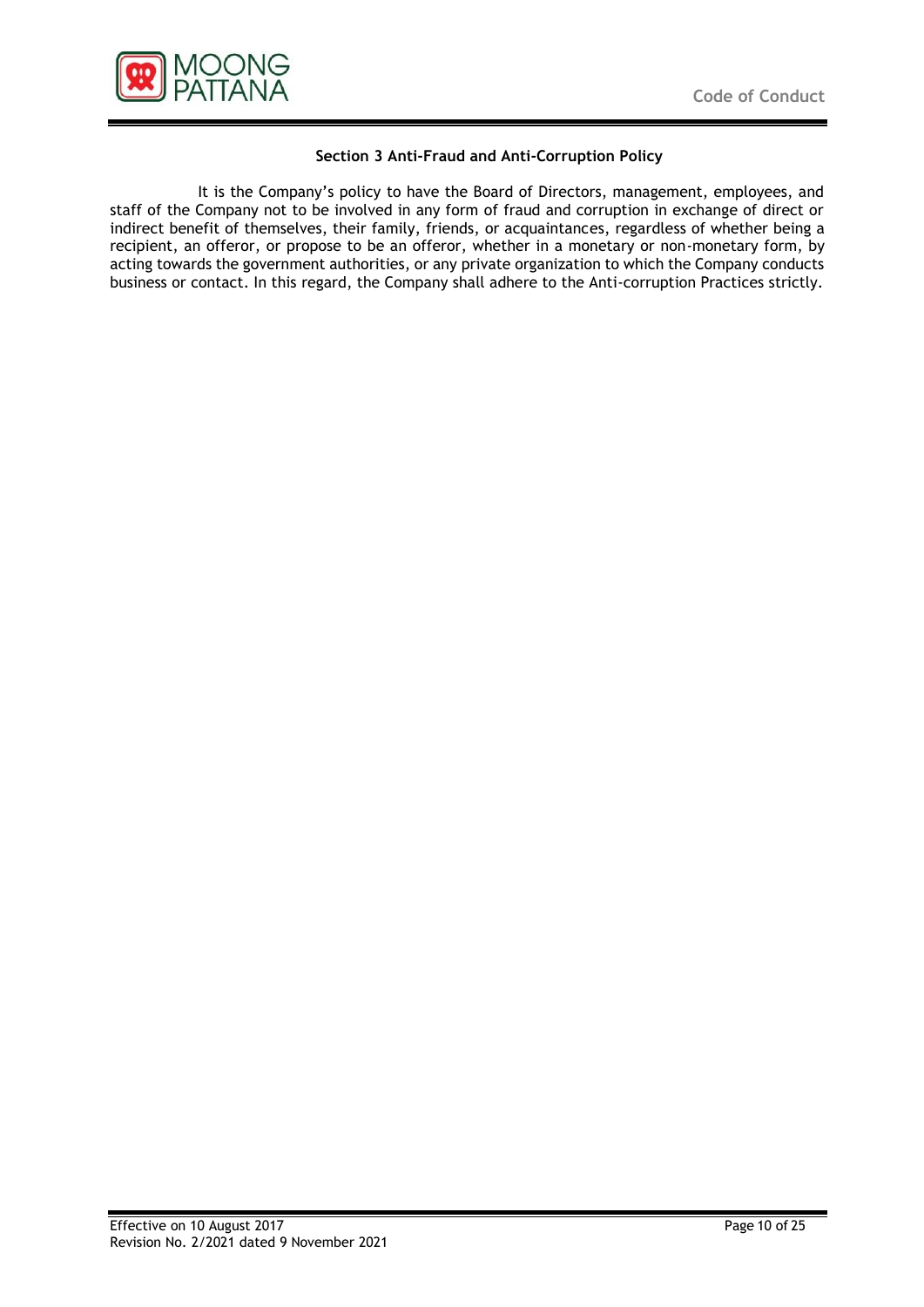

## **Section 4 Financial Report, Internal Control, and Audit System Policy**

- 4.1 The Company's management is accountable for conducting quarterly and yearly financial reports that are accurate, full, timely, and credible, in compliance with the Generally Accepted Accounting Principles.
- 4.2 Provide an effective internal audit and control system to ensure that the Company complies with standards and laws associated with the internal audit of internal auditors and the audit of the Audit Committee.
- 4.3 The Company's management and employees shall be aware of complying with the internal audit and control system and shall recognize the importance of audit reports and recommendations of the internal auditors to improve and develop the internal audit system to be more efficient and effective.
- 4.4 The internal auditors shall adhere to professional ethics stipulated by the Institute of Internal Auditors, including performing duties with honesty, having integrity in reporting audit results, keeping confidential other people's information, as well as utilizing knowledge, skills, and experiences as so required to perform duties.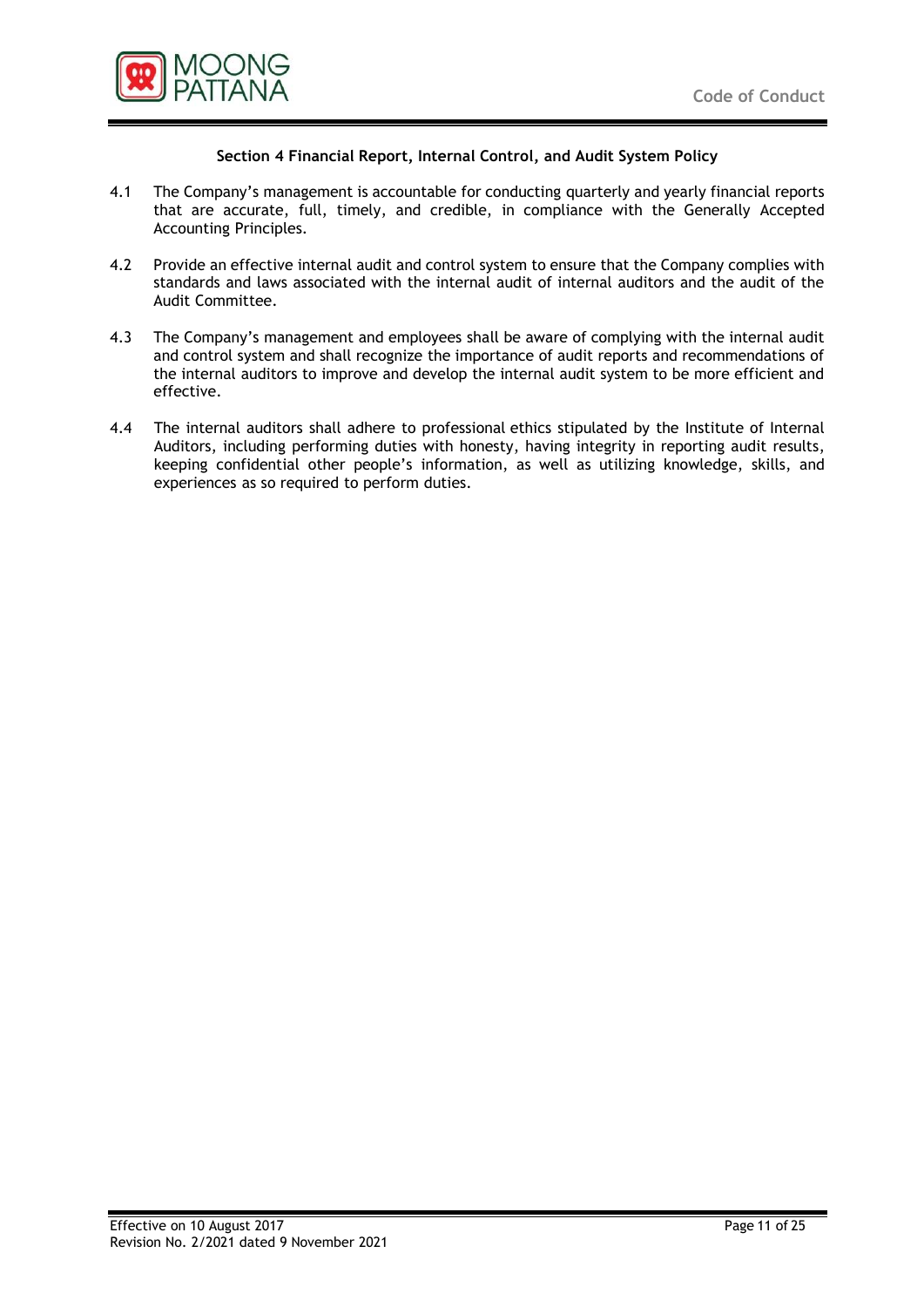

#### **Section 5 Policy for Company's Securities Trading, Use of Inside Information, and Maintenance of Confidential Information**

The Board of Directors has adopted a preventive measure for insider trading for the Board of Directors, management, and relevant employees. In this regard, "inside information" means information related to the business operation or information that has a material effect on the change of price or value of the Company's securities, e.g. financial position, business performance, development of significant products, entering into contracts or termination of contracts, all of which are not yet disclosed to the general public.

- 5.1 Disclosure of any material information not yet disclosed to the public shall be conducted with care, accuracy, completeness and in time, by ensuring that the shareholders or investors have received information sufficiently, equitably, and with easy access via the electronic disclosure channel of the Securities Exchange of Thailand (SET Community Portal) or via the Company's website as appropriate.
- 5.2 Directors, management, and employees shall not use any inside information containing material substances for their own interest in buying or selling the Company's securities or give any inside information not yet disclosed to the Securities Exchange of Thailand (SET) to any other person not related to such information, including their family, relatives, and friends, etc.
- 5.3 Directors, management, and employees, who have learned of any inside information which may have a material effect on the change of price or value of the Company's securities, shall keep such inside information confidential and shall suspend any buying or selling of the Company's securities for the period of 1 month prior to the disclosure of the Company's financial statements or balance sheet or for the period as prescribed by the SET's announcement, including any other material information, and shall wait for at least 24 hours after such disclosure to the public before conducting a buying or selling transaction of the Company's securities.
- 5.4 Directors, management, and employees (according to Section 59 of the Securities and Exchange Act B.E. 2535 (as amended), shall report their acquisition or disposal of the Company's securities in accordance with the Chairman's direction re: Procedures for acquisition or disposal of securities for directors, management, and employees (according to Section 59 of the Securities and Exchange Act B.E. 2535 (as amended)), for the prevention of buying or selling securities by using inside information and in order to avoid any accusation as to the appropriateness of securities buying and selling of inside persons.
- 5.5 Directors and management shall report their securities holding according to Section 59 of the Securities and Exchange Act B.E. 2535 (as amended) to the Securities and Exchange Commission (SEC) and submit a copy of such report to the Company.
- 5.6 Persons, who are entitled to disclose material information not yet disclosed to the public, shall be appointed to respond to inquiries or give any piece of material information not yet disclosed to the public, or have been approved by the Chief Executive Officer or Co-Chief Executive Officer only.
- 5.7 Directors, management, and employees shall adhere to the procedures for disclosure of information and maintenance of confidentiality in accordance with the provisions specified in the Anti-Corruption Practices.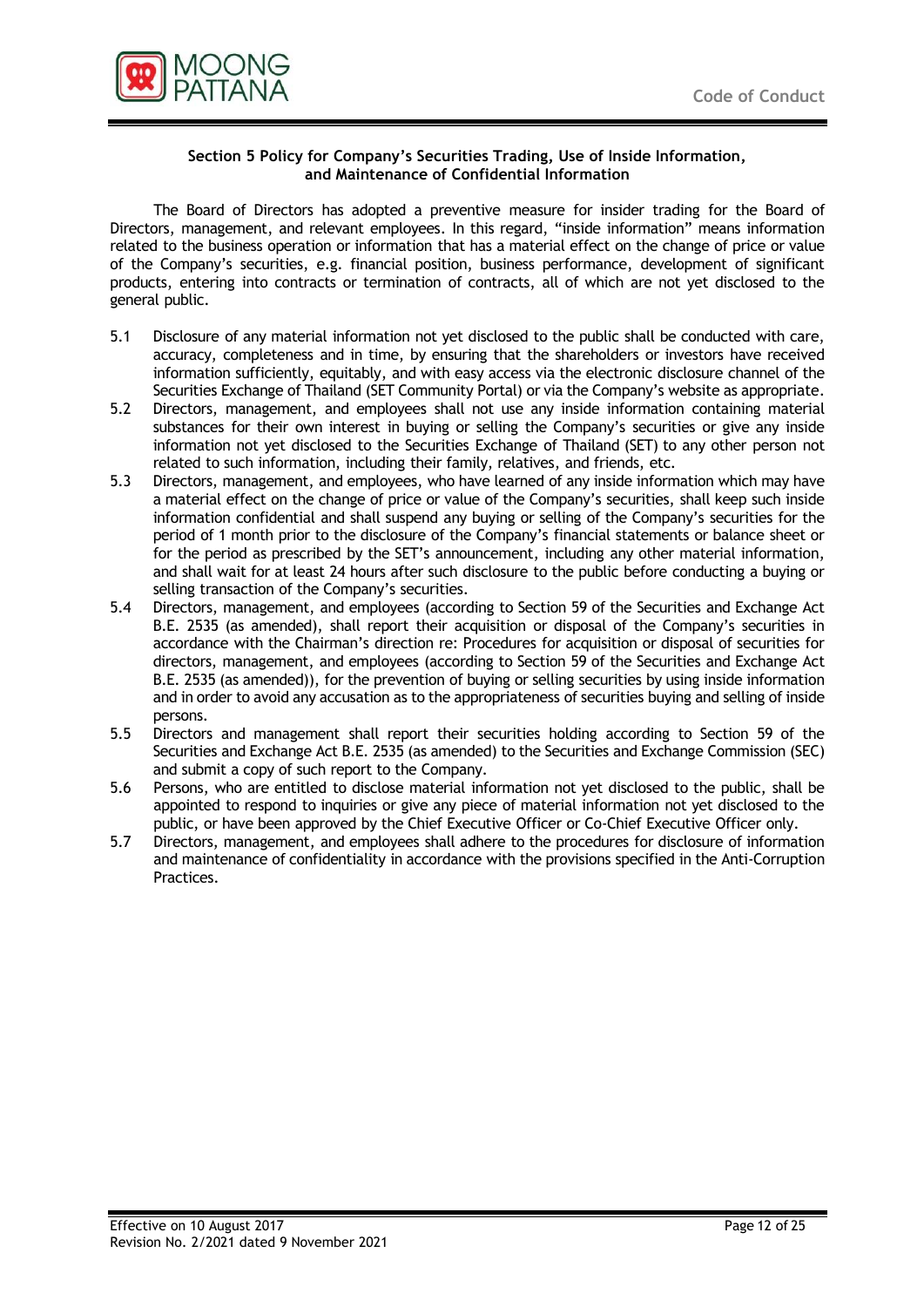

#### **Section 6 Policy for Data Retention, Recording, Reporting and Use of Company's Properties**

The Company recognizes the importance of internal data management by recording and reporting the data in accordance with the rules set forth by the Company and duly in compliance with the laws. As for the data retention, it shall be conducted in a safe environment and can be used as a reference or utilized as the Company desires.

The Company's properties shall mean tangible and intangible properties, e.g. movable properties, immovable properties, technologies, bill of materials, documents of titles, patents, copyrights, as well as confidential information of the Company which are not disclosed to the public, e.g. business plan, financial budget, human resources data, customer data, etc.

- 6.1 Employees undertake to record any data accurately, completely and promptly, by adhering to the rules set forth by the Company or as stipulated by laws, tax laws, and accounting standards.
- 6.2 Employees undertake to report any data accurately and based on facts.
- 6.3 Employees undertake to safekeep the important documents and confidential information and shall ensure safe and appropriate retention, being it internal data of the Company or data of any trading parties, e.g. customers, business partners, etc.
- 6.4 Employees undertake to retain the data within the time prescribed and in accordance with the rules set forth by the Company or subject to the provisions of law, by retaining with care and systematically to facilitate the use. Where the retention period has lapsed, the respective employees shall arrange for destruction by using means appropriate to each category of data or document.
- 6.5 Employees has duties and responsibilities in taking care of the Company's properties to prevent them from being deteriorated, lost and shall use such properties with efficiency for the best interest of the Company, and shall not use the Company's properties for their interest or others' interest, whether during working hours or not.
- 6.6 In no event shall employees disclose any information or exploit any confidential information of the Company.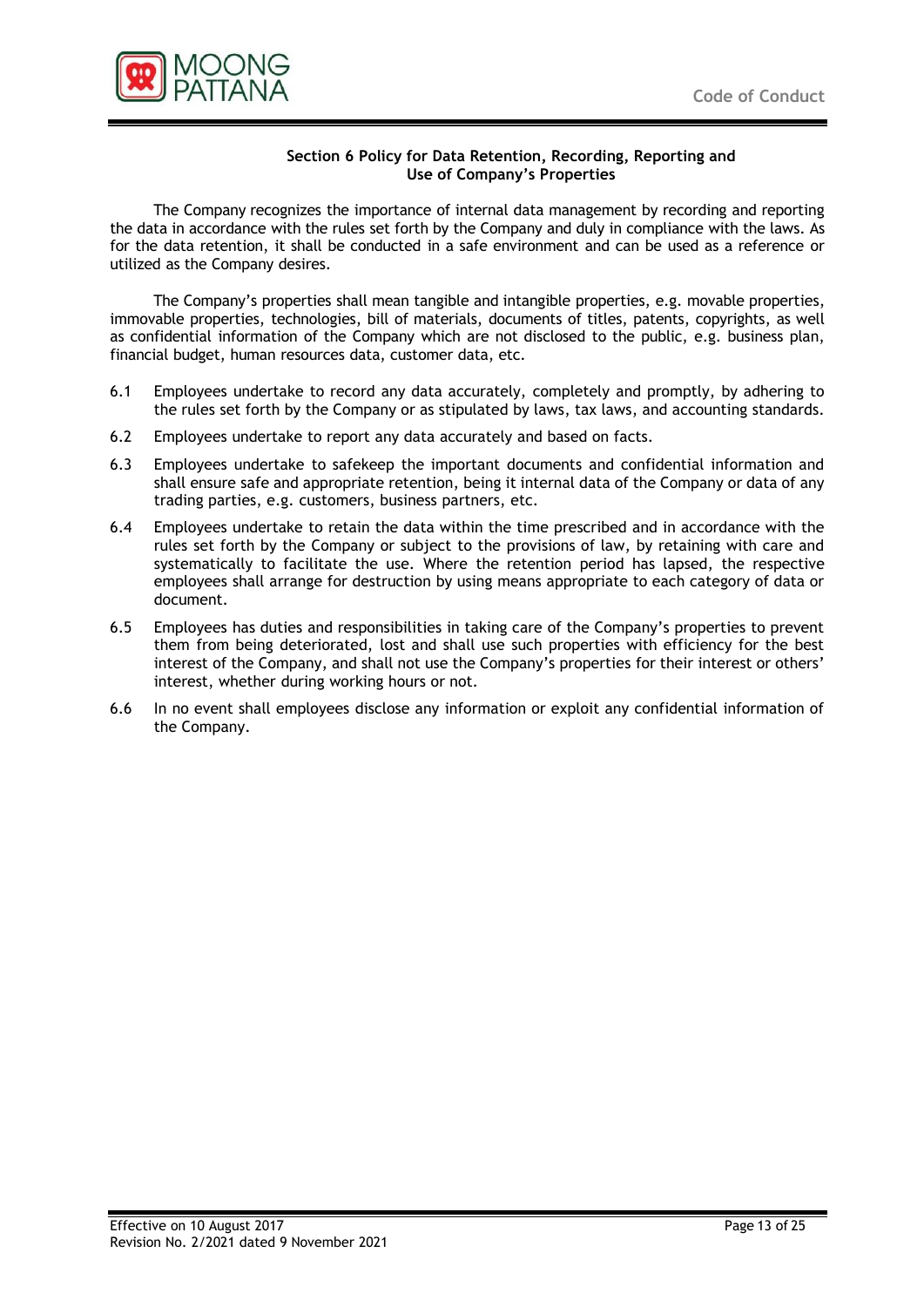

#### **Section 7 Giving or Acceptance of Gifts, Entertainment, Donation for Charity, and Funding Policy**

#### 7.1 **Giving/ Acceptance of Gifts**

To not accept or giving the gifts or souvenir or any other benefit from other who are involved with the Company's business, unless it is a traditional gift to maintain good relationship between individuals or business relationship. Those action will not in the discharge of their duties, in order to prevent the inducements, bribes and conflicts of interest. In this regard, the employee shall adhere to the No Gift Policy strictly.

#### 7.2 **Entertainment**

In the event that to maintain the cordial business relations, traditional seasons or any other reasons. Those action will not in the discharge of their duties, in order to prevent the inducements, bribes and morality.

#### 7.3 **Donation for Charity**

Donations must be for public charities or with the clear purpose of benefiting society, without any hidden agenda or receive incorrect business benefits or indirect bribery from permission of government bodies, benefit of tax or custom or any event of improper business advantage.

#### 7.4 **Funding Policy**

Funding must be for clear objective, supporting brand or reputation of the Company in order to build business reliability, transparent and not a way to lead fraud and corruption.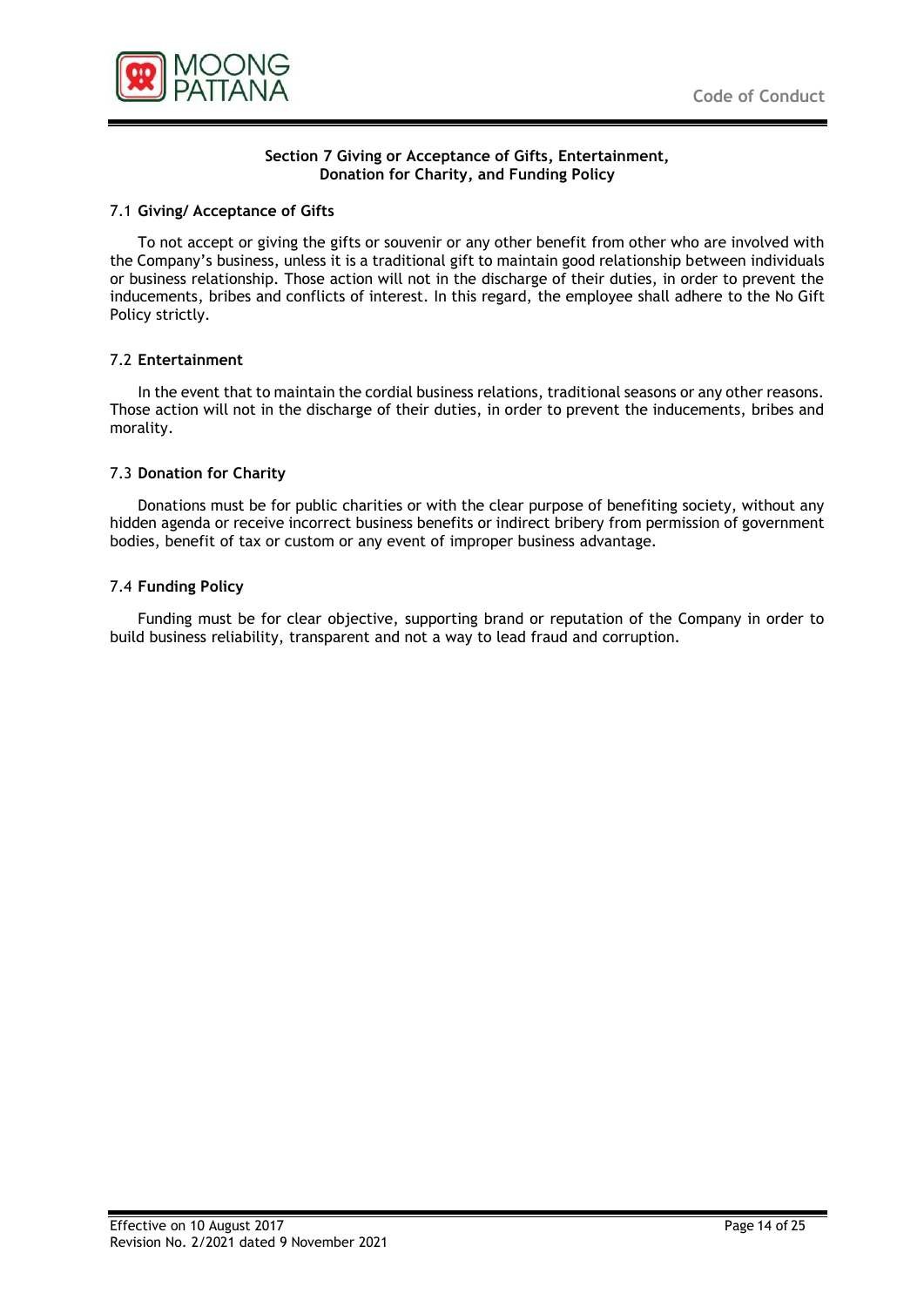

# **Section 8 Conflict of Interest Policy**

- 8.1 Directors, management, and employees shall refrain from committing any action regarded as a conflict of interest of the Company, whether arising from communication with the business partners of the Company or from the use of opportunity or data derived from being the director, executive, or employee, in order to exploit their privilege or to compete with the business with the Company or any other business in addition to that of the Company or the securities trading of the Company.
- 8.2 Employees shall persevere in committing rightful, just, and lawful actions not committing in an unlawful manner or omit to commit any duty for the illegitimate interest of their own or others, or with the intention to cause harm to others.
- 8.3 Employees shall refrain from holding shares of those competing business with the Company if such holding may cause the employees to commit or omit any duties to which the employees are obliged or which may affect the duties that the employees are in charge.
- 8.4 Employees should disclose to the Company in the event the employees or their family members are holding shares in any business which may incur interest or conflict against the Company's business, whether such employees or their family member has acquired such shares before the employment or before the Company enters into such business or acquires by way of inheritance.
- 8.5 Directors and management are obliged to disclose information related to their conflict of interest or the related parties in order to allow the Company to consider the Company's transactions which may have a conflict of interest and determine the decision for the overall interest of the Company.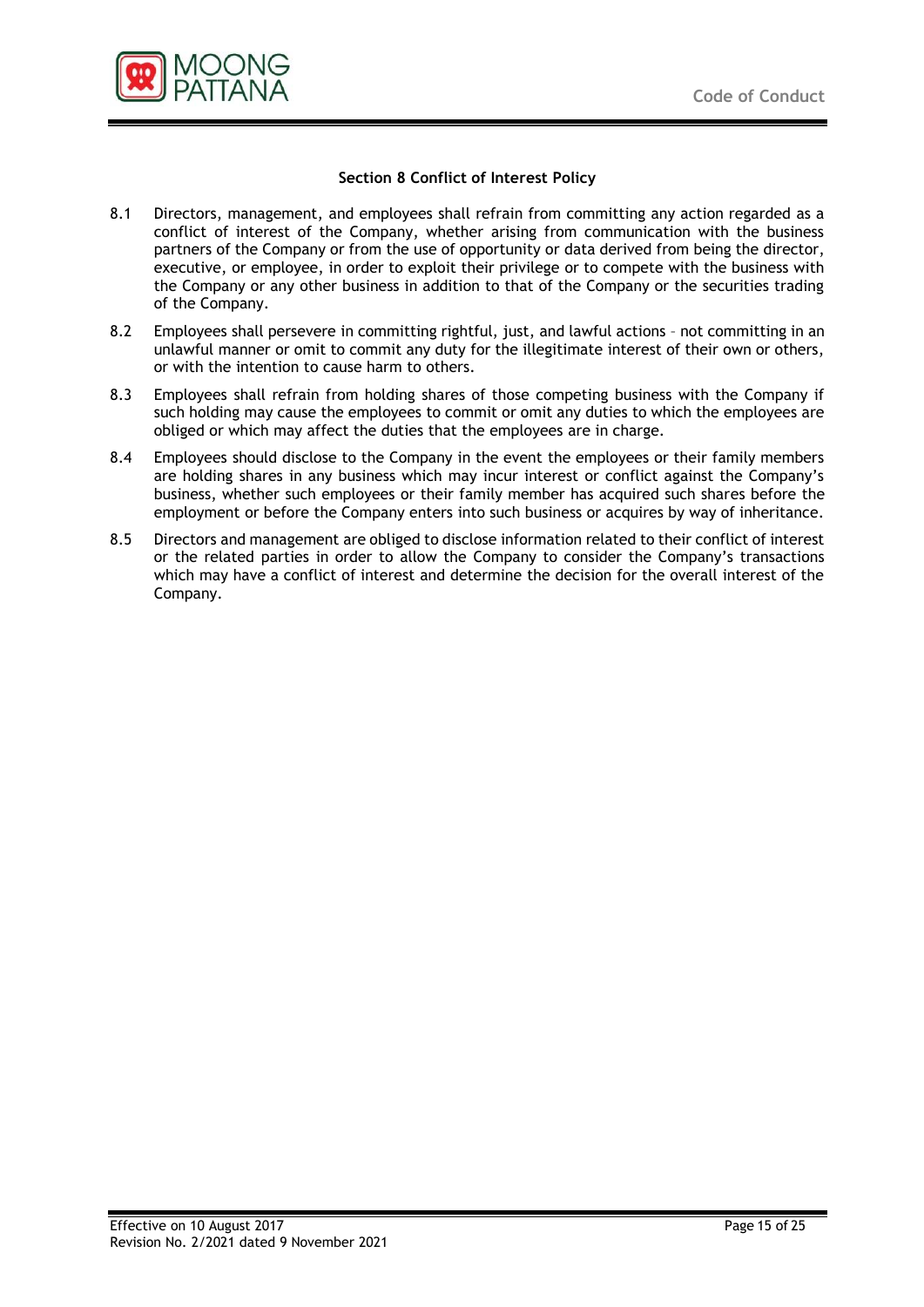

## **Section 9 Information Technology and Communication Policy**

- 9.1 The Company encourages the employees to use electronic devices, electronic information, and information technologies to facilitate their working. In this regard, the employees shall not commit any action causing a disturbance in the computer system and internet of other persons, not download or distribute any software or inappropriate information via internet using the Company's network.
- 9.2 Management and employees shall use electronic devices and information technology in accordance with the Act on Commission of Offences relating to Computer B.E. 2550 (2007) as amended (if any) and the Electronic Transactions Act B.E. 2544 (2001) as amended (if any).
- 9.3 Employees shall avoid using electronic devices of the Company for any dissemination of inappropriate information against morals, traditions, ethics, and laws, or commit any action that may incur damages against the national security and safety.
- 9.4 Employees shall perform their duties by using licensed computer programs. In no circumstance shall the employees install or use any unlicensed computer programs in the office.
- 9.5 Employees shall avoid any action regarded as destruction, modification, change, or addition, whether in whole or in part that may cause damage, to the computer data or computer system.
- 9.6 Management and employees shall protect and maintain their username and password and shall not use them with others, disseminate, distribute, or make them known to others.
- 9.7 Employees shall be cautious and shall avoid any action that may be regarded as a violation of intellectual properties or copyrights, whether the intellectual properties or copyrights of the Company or others.
- 9.8 The Company may inspect the use of the computer, including any relevant equipment, data, and information technologies, without any permission of the respective user.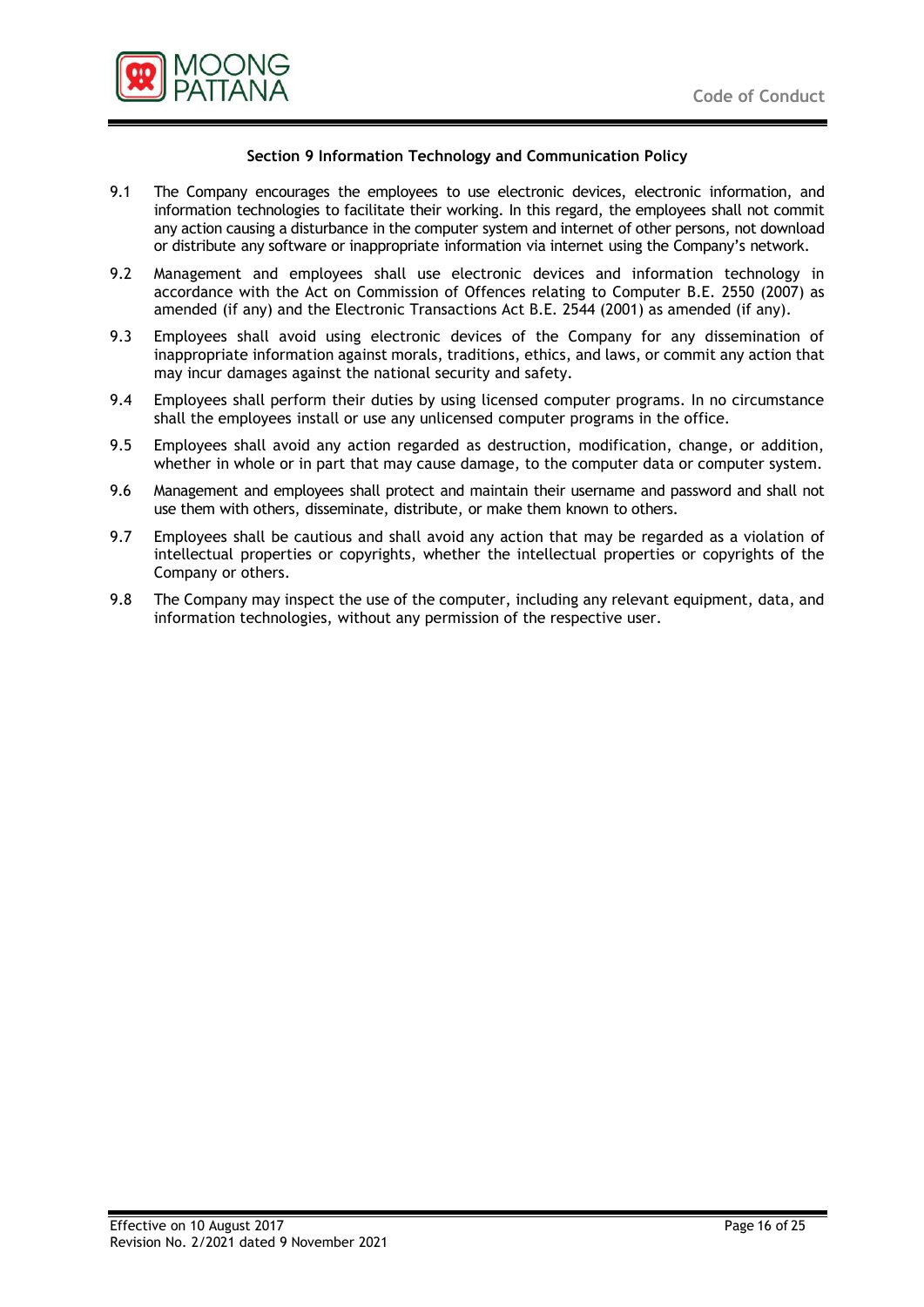

# **Section 10 Policy for Exercise of Political Rights and Political Assistance**

- 10.1 The Company has the policy to support the directors, management, and employees to exercise their political rights as good citizens in accordance with the democratic regime of government with the King as Head of State.
- 10.2 The Company has a policy not to support any political activity of any specific political party. The Company is politically neutral – it shall not take the side of any party or any political group.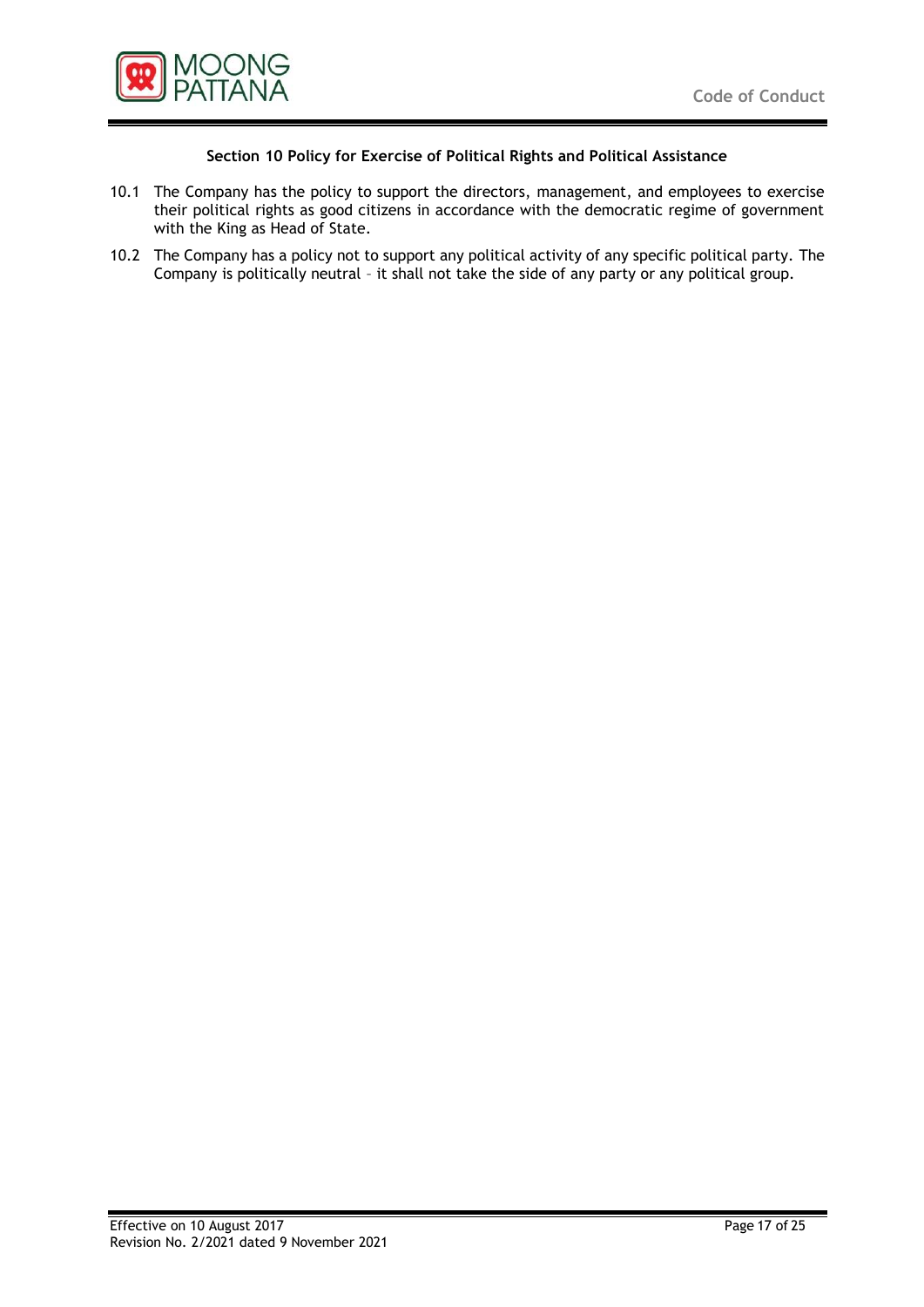

## **Section 11 Inform of Complaint, Suggestion, Advice Requested and Whistleblowing**

The Company provides a channel for employee and any group of stakeholders to place queries or suggestion or file a complaint and inform any non-compliance with laws, code of conduct, fraud and corruption via the channel set in this Code of Conduct. In this regard, the whistleblower need to specify information relating those concerns as well as their name, address and telephone contact number and send to:

- 1. Independent Director's email: [ind.director@moongpattana.com](mailto:ind.director@moongpattana.com)
- or by post to: Chairman of Audit Committee Moong Pattana International Public Company Limited No. 2/97-104 18-19 Fl., Bangna Complex Office Tower, Soi Bangna-Trad 25, Bangna-Trad Road, Bangna-nuea, Bangna, Bangkok 10260
- 2. CEO's email : [ceo@moongpattana.com](mailto:ceo@moongpattana.com)
- or by post to: CEO Moong Pattana International Public Company Limited No. 2/97-104 18-19 Fl., Bangna Complex Office Tower, Soi Bangna-Trad 25, Bangna-Trad Road, Bangna-nuea, Bangna, Bangkok 10260
- 3. Company Secretary's email: [company.secretary@moongpattana.com](mailto:company.secretary@moongpattana.com)
- or by post to: Company Secretary Moong Pattana International Public Company Limited No. 2/97-104 18-19 Fl., Bangna Complex Office Tower, Soi Bangna-Trad 25, Bangna-Trad Road, Bangna-nuea, Bangna, Bangkok 10260
- 4. Mobile Phone : 080-826-3599

In case of whistleblower or complainant file a complaint to the Chief Executive Officer or the Executive Committee, the whistleblower can submit the file directly to the Chairman of the Audit Committee. The Company has practices on protection and confidentially measures of employee and whistleblower. The information will be kept with the highest confidentiality.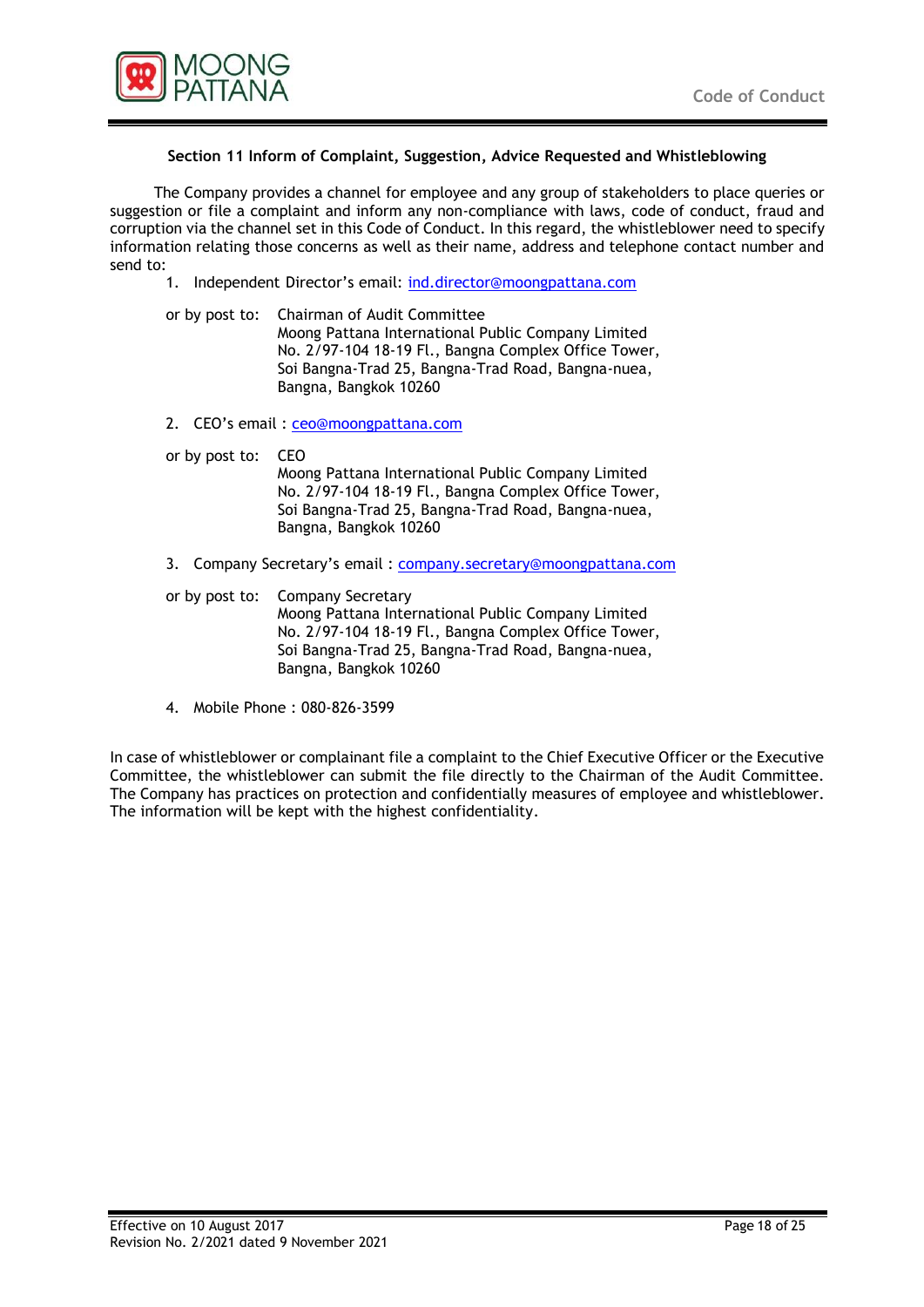

# **Section 12 Occupational Safety, Health and Environment Policy**

To ensure sustainability under the business operation meet which is the strategy of the Company and in compliance with good corporate governance, the Company has awareness on health, safety and quality of life of employees. Our Company has formalized the Occupational Health and Safety standards in workplaces, along with associated guidelines, to guide these practices throughout the organization. The goal is to create a safe and healthy workplace with a modern security system as well as to provide concrete guidelines on preventing any workplace accident, injury, disability or fatality. The Company establishes Safety Vision and Safety Mission as follows:

## **12.1 Safety Vision:**

Create proper safety and risk-free workplace environment, concentrate on employee healthcare in order to enhance both productivity and well-being for employees.

## **12.2 Safety Mission:**

- Uplift and develop environment to be safe proper and hygienic.
- Provide knowledge, create awareness and conscious of Occupational Health and Safety standards in workplace.
- Promote employee health and well-being both physically, mentally and society.

In this regard, the Company shall adhere to the Occupational Safety, Health and Environment Policy strictly.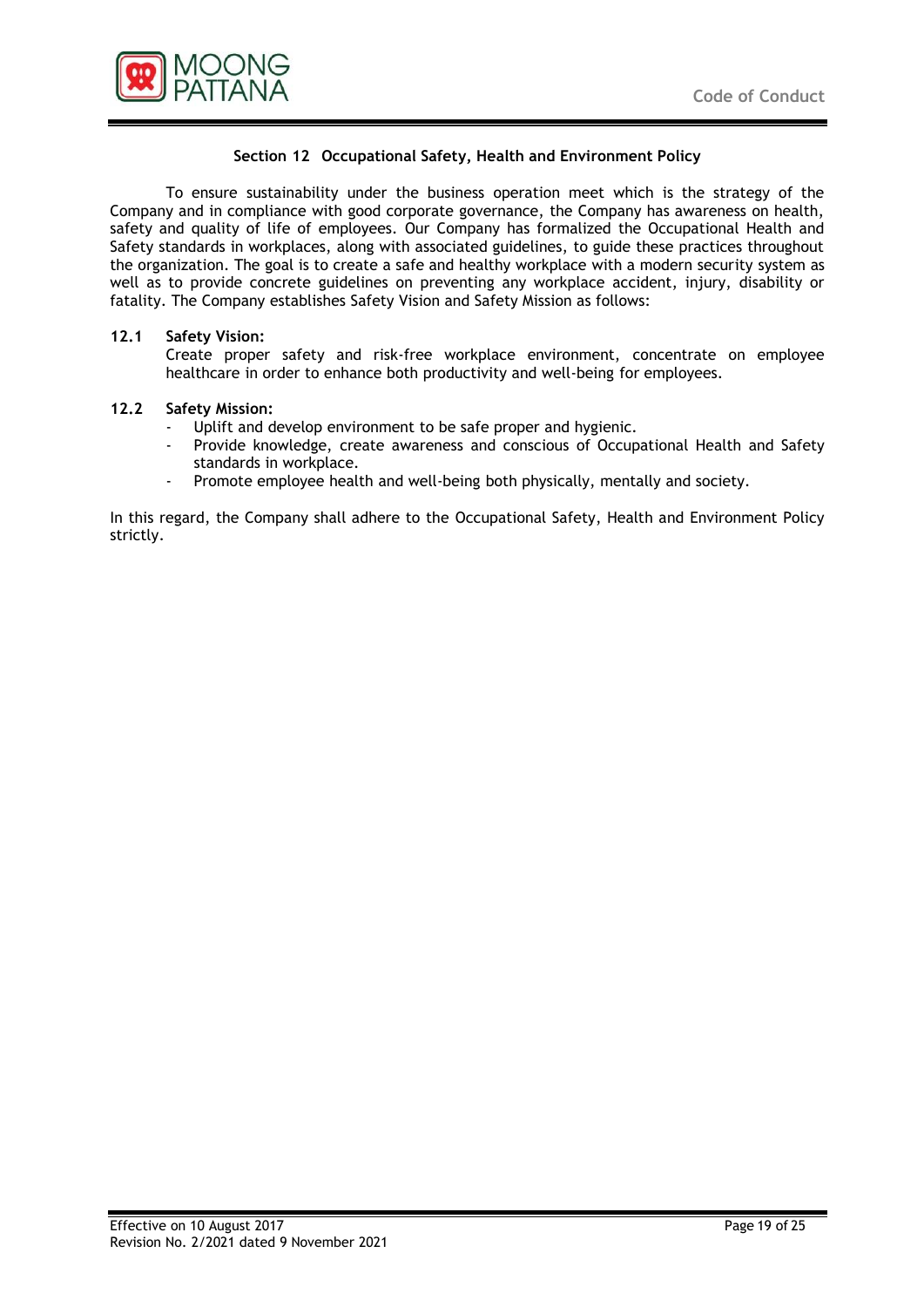

#### **Section 13 Human Rights Policy**

Our Company believes and aims to conduct business with ethics holding onto responsibility to society and all groups of stakeholder e.g. shareholders, customer, competitor, business partner, debtor, employee, society and environment based on Good Corporate Governance principle and our Code of Conduct. In respect of human rights protection, we have strictly complied with human rights as the most fundamental aspect of compliance is respect for basic human rights. We believe that the human rights will certainly build peaceful and harmonious community. It is to ensure that our business operations are engaged with prudence and without violating or affecting human rights, directly or indirectly and not promote or involve human right violation. We have guideline as follows:

- 13.1 No conduct, support, involvement in any violation of human rights issues including any relevant of an exploitation of child and forced labor, illegal work and sexual harassment in any forms.
- 13.2 Places great importance on equal rights of women, but not limited to vulnerable groups e.g. disable persons, pregnant women and women under breast-feeding.
- 13.3 Places great importance and respect of nationality, social status, health, education, rights to work, social classes, races and religion.
- 13.4 Deploy fair recruitment practices and impartial opportunities including for candidates with disabilities.
- 13.5 Deploy policies and standards of customer information security and internal data security control.
- 13.6 Determine to create and maintain corporate culture aiming to respect human rights according to this Human Rights Policy.
- 13.7 Provide opportunities to employees in order to complain or express their opinions on related issues on human rights by providing the whistleblowing channels with guaranteed of its confidentiality. In addition, the Company established verification process for complaints together with measures to investigate and punishment of offender in such issue.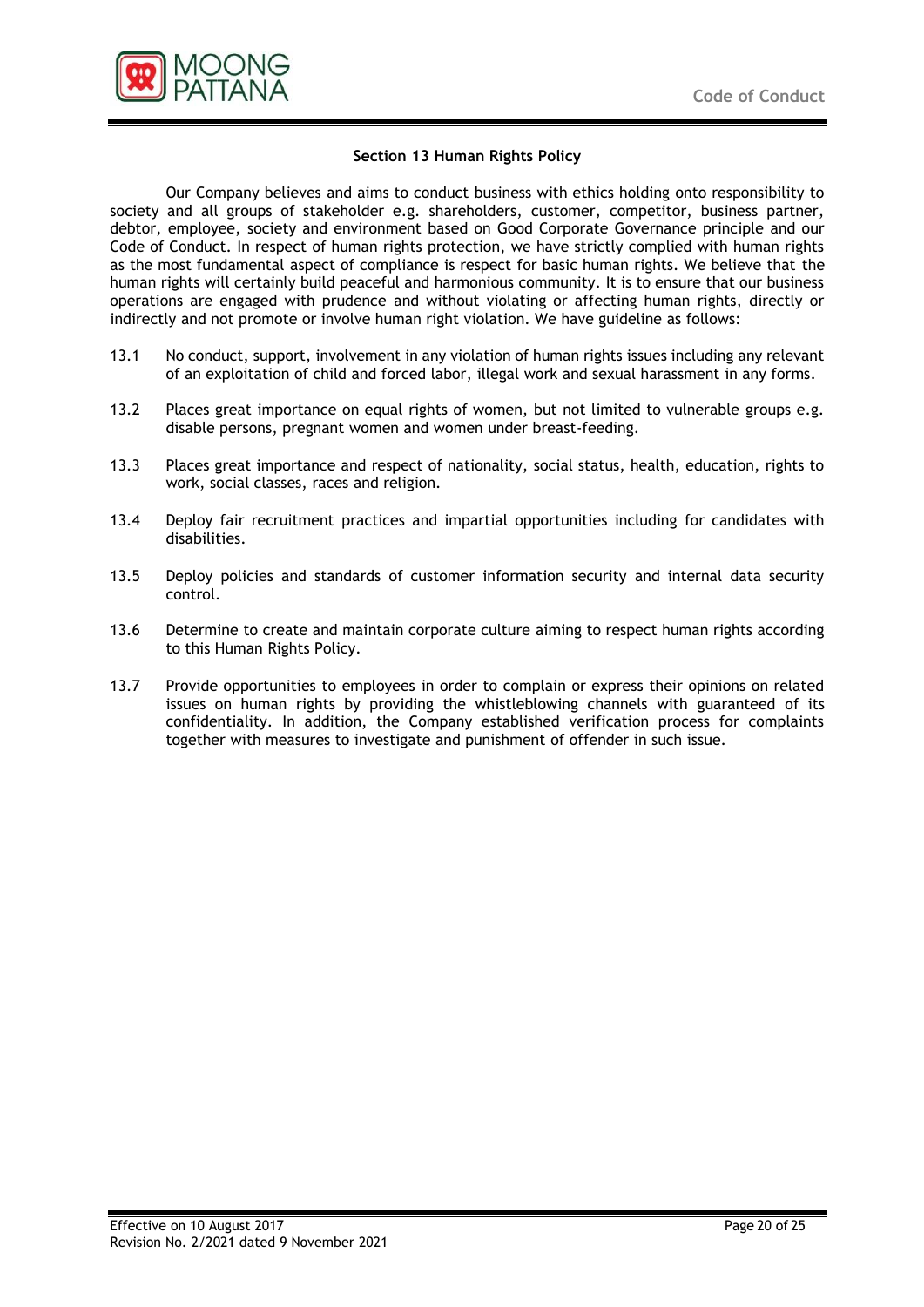

# **Section 14 Intellectual Property Policy**

The Company respects and abide by the laws regarding intellectual property, and has policy and guideline regarding noninfringement of the intellectual property rights as follows:

- 14.1 All employees have a duty to protect and maintain confidentiality with respect to the intellectual property of the Company to prevent data leakage and shall not use the Company intellectual property for personal or third party interest without permission.
- 14.2 All employees must respect and honor the intellectual property of others and must not infringe the intellectual property of other whether wholly or partly without the permission of the owner.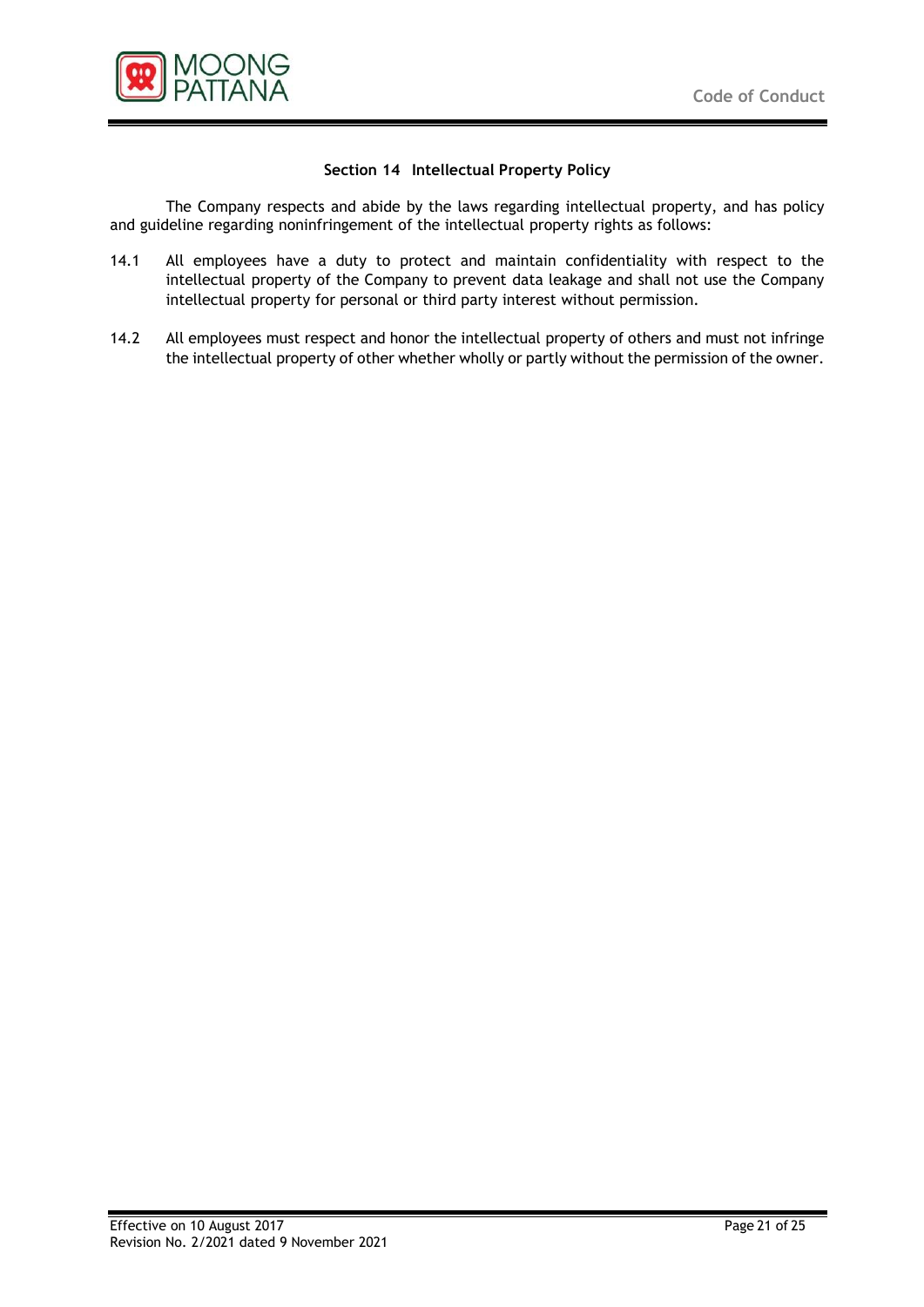

## **Section 15 Privacy Policy**

The Company respects the privacy of our customers, shareholders, employees, and stakeholders. We uphold to continuously enhance the efficiency and values of the organization, conducting the business with governance in order to ensure that such persons' rights will be fully protected in accordance with the personal data protection laws. In this regard, the Company has established a privacy policy to implement proper rules and measures in respect of governance and management of personal data.

Personal data shall mean any information relating to an identified or identifiable person whether directly or indirectly.

- 15.1 The Company respects the privacy of our customers, shareholders, employees, and stakeholders. Thus, any personal data of the employees and stakeholders, such as status, biography, work experience, financial information, contact information, health data, or any other personal data, will be protected, not to be used, disclosed, or transferred to any other person in a manner that is considered a violation of the law.
- 15.2 Management and employees shall respect other persons' personal data. In case of any use, disclosure, or transfer of any other persons' personal data, consent of the respective person(s) shall be obtained and there shall not be any violation of rights in accordance with the laws.
- 15.3 Any person who stores the data in the possession of or in the supervision of the Company shall protect the personal data of the employees and the stakeholders. Therefore, any use, disclosure, or transfer of personal data of the employees and the stakeholders shall be committed only where necessary and in relation to the ordinary course of business, and there shall not be any violation of rights in accordance with the laws.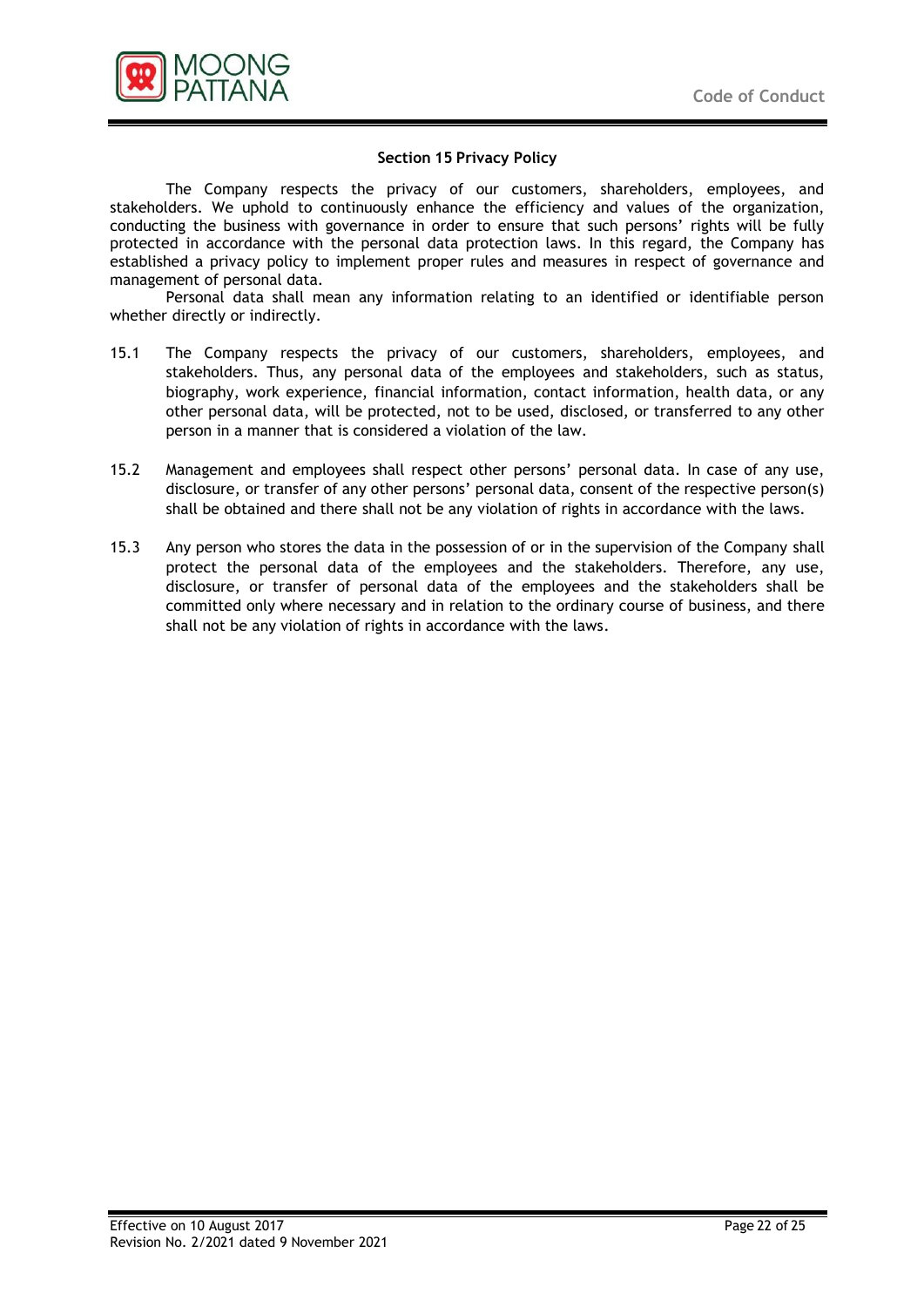

# **Section 16 Tax Policy**

It is the Company's policy to conduct business with transparency and integrity on the basis of corporate governance, striving to be a growing organization with values and responsibilities in respect of tax, in order to add value to the economic and social system; upholding and adhering to the provisions of the Revenue Code and tax law relating to the business' conduct; complying with the provisions in respect of tax disclosure to the relevant government officials and organization, including public disclosure for the best interest of the shareholders. In this regard, the Company has set forth the following tax strategies to ensure that our tax management is proper and efficient:

- 16.1 Respect, uphold and comply with the applicable law, regulations, and rules.
- 16.2 Regularly monitor changes to tax measures and properly submit the tax to the government, or accurately request for tax refund within the time stipulated.
- 16.3 Take into account the risks involved with tax to ensure that there are risk indicators and management in respect of tax, in order to properly minimize the risks that may occur.
- 16.4 Efficiently utilize tax incentives in accordance with the laws, under the sustainable and suitable business' conduct, in corresponding to the principle of tax efficiency of the tax system according to the set forth objectives. Tax incentives may include tax exemption from time to time or any other benefits under the national tax policy.
- 16.5 Disclose tax information to the government authority and the public with transparency by adopting the disclosure standards and reporting standards of the financial reports and annual reports of the Company in order to build the trust of the stakeholders.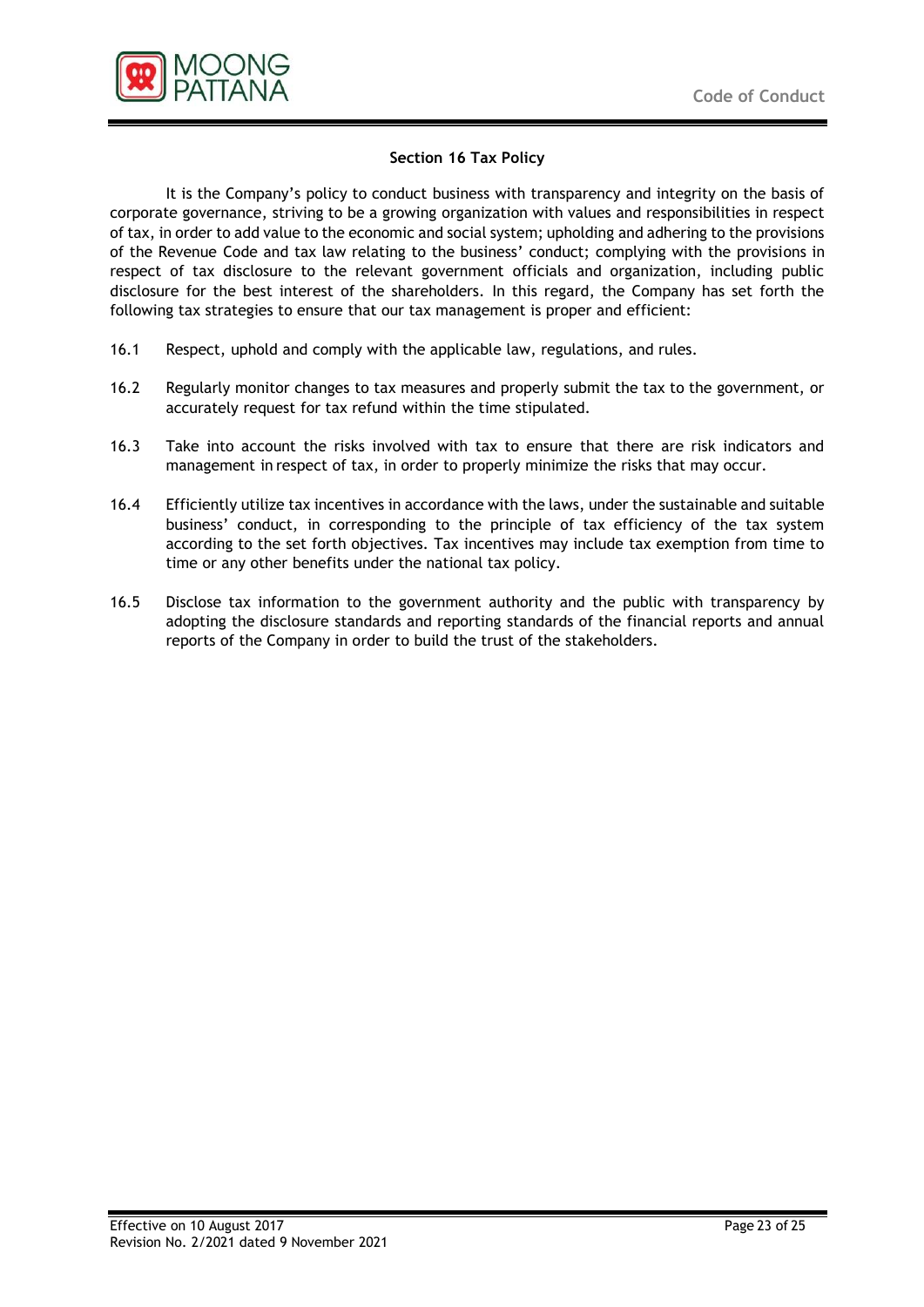

#### **Section 17 Environmental Policy**

The Company is committed to conducting the business to achieve sustainable growth based on environmental responsibility along with effective environmental management. In recognition of reducing environmental impact arising from the business operation and its products and service, the Company therefore has implemented the policies that encourage the development in value chain management, creating innovations that reduce any potential impact, setting a target for consuming natural resources with the awareness of their value, as well as encouraging same-level subsidiaries, trading partners and stakeholders to acknowledge the policies so that they can behave in the same direction, the policies of which are as follows:

- 17.1 Respect, adhere and abide by environmental laws and regulations strictly.
- 17.2 Create awareness among the management and employees in utilizing resources and energy economically, to its utmost value.
- 17.3 Conduct training, public relations and communications with the employees and other parties concerned to enable them to realize the environmental impact, and to promote employees' consciousness in environmental preservation, occupational health, safety, and satisfactory work environment continuously and thoroughly. The Company will provide support in human resources, budgets and working hours for conducting the training in this regard.
- 17.4 Set up a channel for receiving opinions, suggestions, and complaints from the employees to encourage employee engagement with respect to environmental management.
- 17.5 Promote environment and energy saving by putting the responsibility upon the management and all employees that they shall cooperate to follow the defined measures.